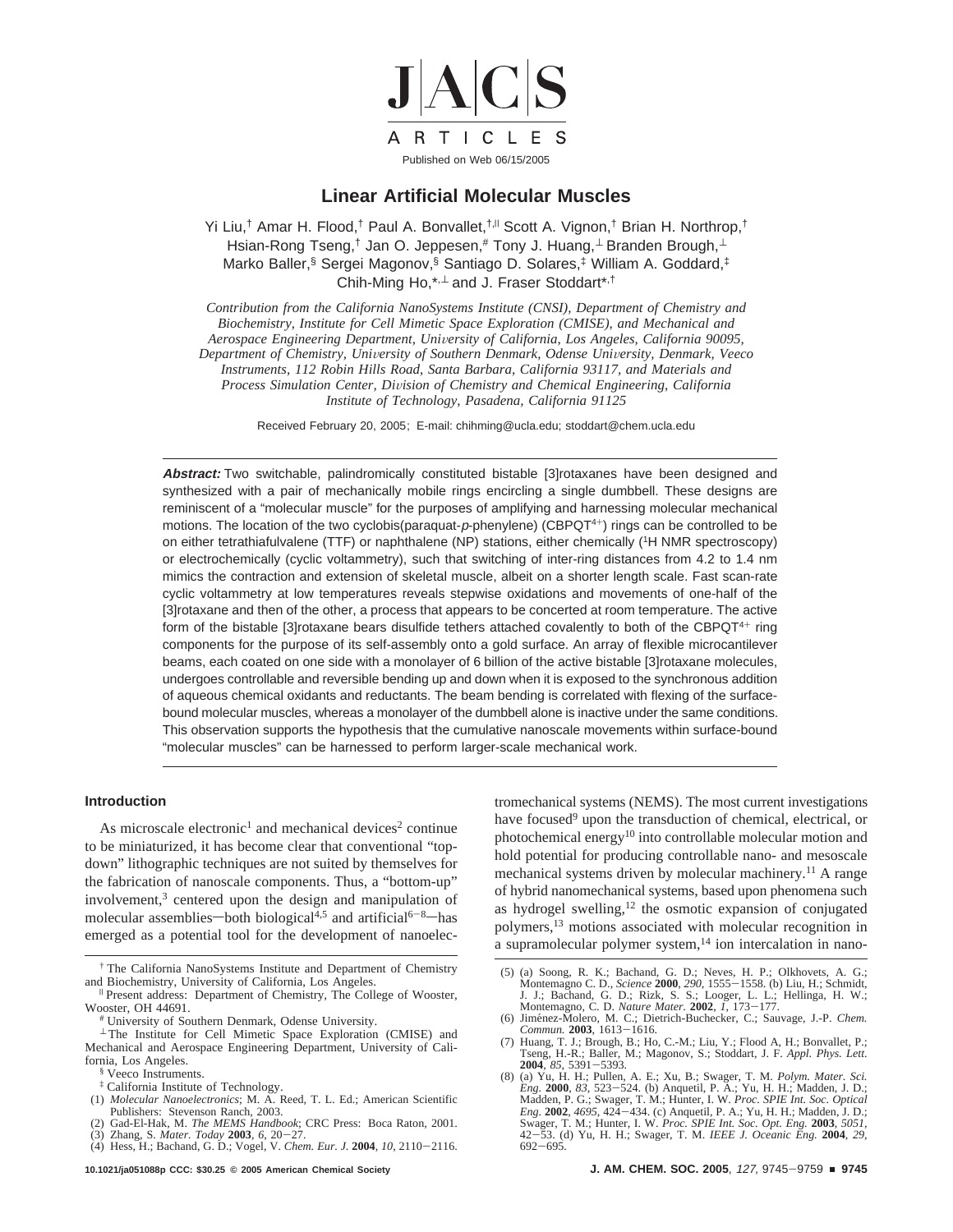particle films,<sup>15</sup> surface stress changes resulting from DNA hybridization,16 and the electromechanical expansion of carbon nanotubes,<sup>17</sup> have been successful in transferring molecular phenomena into macroscopic-scale motion. These systems, however, rely primarily upon the response of a bulk material, rather than upon individual molecular behavior. Recent advances in the molecular arena include a crown-annelated oligothiophene,<sup>18</sup> a thiophene-fused [8] annulene,<sup>19</sup> a unidirectional three-station [2]catenane,20 a series of unidirectional chiroptical rotary switches,<sup>21</sup> ion-triggered contraction/extension molecular motions22 and an array of rotaxane-based molecular switches and shuttles.9,23 Pioneering work in the development of linear

- (9) For examples of chemically controllable molecular machines, see (a) Lane, A. S.; Leigh, D. A.; Murphy, A. *J. Am. Chem. Soc.* **<sup>1997</sup>**, *<sup>119</sup>*, 11092- 11093. (b) Ashton, P. R.; Ballardini, R.; Balzani, V.; Baxter, I.; Credi, A.; Fyfe, M. C. T.; Gandolfi, M. T.; Gómez-López, M.; Martínez-Díaz, M.-<br>V.; Piersanti, A.; Spencer, N.; Stoddart, J. F.; Venturi, M.; White, A. J. P.; Williams, D. J. J. Am. Chem. Soc. 1998, 120, 11932–11942. (c) Lee, J.<br>W.; (e) Badjic, J. D.; Balzani, V.; Credi, A.; Silvi, S.; Stoddart, J. F. *Science* **2004**, *303*, 1845–1849. (f) Kaiser, G.; Jarrosson, T.; Otto, S.; Ng, Y.-F.; Bond, A. D.; Sanders, J. K. M *Angew. Chem., Int. Ed.* **2004**, 43, 1959–1962. (g) Liu, Y.; Flood, A. H.; Stoddart, J. F. *J. Am. Chem. Soc.* **20** *<sup>126</sup>*, 9150-9151. For examples of electrochemically controllable molecular machines, see (h) Raehm, L.; Kern, J.-M.; Sauvage, J.-P. *Chem. Eur. J.* **1999**, 5, 3310–3317. (i) Bermudez, V.; Capron, N.; Gase, T.; Gatti, F. G.; Kajzar, F.; Leigh, D. A.; Zerbetto, F.; Zhang, S. *Nature* **2000**, 406, 608–611. (j) Kern, J.-M.; Raehm, L.; Sauvage, J.-P.; Divisia-Blohorn, B.; Dehaen, W.; Dell'Erba, A. E.; Raymo, F. M.; Stoddart, J. F.; Venturi, M. *Eur. J. Org. Chem.* **<sup>2000</sup>**, 591-602. (l) Collin, J.-P.; Kern, J.-M.; Raehm, L.; Sauvage, J.-P. *Molecular Switches;* Feringa, B. L., Ed.; Wiley-VCH: Weinheim, 2000; pp 249–280. (m) Altieri, A.; Gatti, F. G.; Kay, E. R.; Leigh, D. A.; Paolucci, F.; Slawin, A. M. Z.; Wong, J. K. Y. J. Am. Chem. Soc. 2003, 125, 8644–8654. (n) Poleschak, I.; Kern, J.-M.; Sauvage, J.-P. Ch molecular machines, see: (o) Ballardini, R.; Balzani, V.; Gandolfi, M. T.; Prodi, L.; Venturi, M.; Philp, D.; Ricketts, H. G.; Stoddart, J. F. *Angew.* Chem., Int. Ed. Engl. 1993, 32, 1301–1303. (p) Ashton, P. R.; Ballardini, R.; Balzarni, V.; Credi, A.; Dress, R.; Ishow, E.; Kocian, O.; Preece, J. A.; Sociality, S.; Sociality, S.; Sociality, S.; Sociality, S.; Sociality, *Chem.* **2001**, *25*, 22–24. (s) Bottari, G.; Leigh, D. A.; Pérez, E. M. *J. Am. Chem. Soc.* **2003**, *125*, 1360–13361. (t) Gatti, F. G.; Len, S.; Wong, J. K. Chem. Soc. 2003, 125, 1360–13361. (t) Gatti, F. G.; Len, S.; Wong, J. K.<br>Y.; Bottari, G.; Altieri, A.; Morales, M. A. F.; Teat, S. J.; Frochot, C.; Leigh, D. A.; Brouwer, A. M.; Zerbetto, F. Proc. Natl. Acad. Sci. U.S.A. **<sup>2003</sup>**, *<sup>100</sup>*, 10-14. (u) Altieri, A.; Bottari, G.; Dehez, F.; Leigh, D. A.; Wong, J. K. Y.; Zerbetto, F. *Angew. Chem., Int. Ed.* **2003**,  $\bar{4}2$ , 2296–2300. (v) Brouwer, A. M.; Fazio, S. M.; Frochot, C.; Gatti, F. G.; Leigh, D. A.; Wong, J. K. Y.; Wurpel, G. W. H. *Pure Appl. Chem.* **2003**, 75,
- (10) (a) Chia, S.; Cao, J.; Stoddart, J. F.; Zink, J. I. Angew. Chem., Int. Ed. 2001, 40, 2447–2450. (b) Colasson, B. X.; Dietrich-Buchecker, C.; Jiménez-Molero, M. C.; Sauwage, J.-P. J. Phys. Org. Chem. 2002, 15, 476–483
- J. J. Am. Chem. Soc. 2004, 126, 3370–3371. (d) Tseng, H.-R.; Wu, D.;<br>Fang, N. X.; Zhang, X.; Stoddart, J. F. ChemPhysChem 2004, 5, 111–<br>116. (e) Huang, T. J.; Tseng, H.-R.; Sha, L.; Lu, W.; Brough, B.; Flood,<br>A. H.; Yu, B. *Chem. Res.* **<sup>2001</sup>**, *<sup>34</sup>*, 465-476. (g) Collin, J.-P.; Dietrich-Buchecker, C.; Gavin˜a, P.; Jime´nez-Molero, M. C.; Sauvage, J.-P. *Acc. Chem. Res.* **2001**, 34, 477–487. (h) Ballardini, R.; Balzani, V.; Credi, A.; Gandolfi, M. T.; Venturi, M. *Struct. Bonding* 2001, 99, 163–188. (i) Raehm, L.; Sauvage, J. P. *Struct. Bonding* 2001, 99, 153–188. (i) Raehm, L.; Sauvage, J. P. *S* Claridge, T. D. W.; Anderson, H. L. *Angew. Chem., Int. Ed.* **2002**, *41*, 1769–1772. (k) Balzani, V.; Credi, A.; Venturi, M. Chem. Eur. J. **2002**, 8, 5524–5532. (1) Tseng, H.-R.; Stoddart, J. F. *Modern Arene Chemistry*; Astruc, D.; Wiley-VCH: Weinheim, 2002; pp 574–599. (m) Chen, Y.; Jung, G.-Y <sup>462</sup>-468. (n) Heath, J. R.; Ratner, M. A. *Phys. Today* **<sup>2003</sup>**, *May*, 43-49. (o) Balzani, V.; Credi, A.; Venturi, M. *Molecular De*V*ices and Machines-A Journey into the Nano World*, Wiley-VCH: Weinheim, **2003**. (p) Flood, A. H.; Ramirez, R. J. A.; Deng, W.-Q.; Muller, R. P.; Goddard III, W. A.; Stoddart, J. F. *Aust. J. Chem.* **<sup>2004</sup>**, *<sup>57</sup>*, 301-322.

molecular muscles6,11g,24 has been investigated, based on compounds prepared using transition metal-based templates for the formation of two-component interlocked molecules in which the design is bioinspired to display contraction and extension movements. These molecular systems have been shown to undergo actuation, albeit in an incoherent manner in a solution environment, heralding their potential utilization<sup> $6$ </sup> in mechanical applications including nano- and microrobots for medicine and everyday-life pursuits. Although not insurmountable, the harnessing of molecular motion in a cooperative and coherent manner within an ordered mechanical setting is proving to be much more challenging. The alignment of liquid crystals has been effected<sup>25</sup> over large distances by controllable chiroptical switches to achieve a range of colors. Although the bending of an AFM beam by photoisomerization of a polymer strand containing a single pendant azobenzene has been demonstrated $26$ successfully in a single-molecule optomechanical device, the actual deflection falls short of its theoretical maximum as a result of incomplete isomerization by the polymer. Thus, to our way of thinking, no single molecular system yet meets all of the stringent demands of processability, cooperativity, addressability, and efficiency required of NEMS.

- (12) Juodkazis, S.; Mukai, N.; Wakaki, R.; Yamaguchi, A.; Matsuo, S.; Misawa,
- H. *Nature* **<sup>2000</sup>**, *<sup>408</sup>*, 178-181. (13) Bay, L.; West, K.; Sommer-Larsen, P.; Skaarup, S.; Benslimane, M. *Ad*V*. Mater.* **<sup>2003</sup>**, *<sup>15</sup>*, 310-313.
- (14) (a) Schneider, H.-J.; Liu, T.; Lomadze, N. *Angew. Chem., Int. Ed.* **2003**, *<sup>42</sup>*, 3544-3546. (b) Schneider, H.-J.; Liu, T.; Lomadze, N.; Palm, B. *Ad*V*. Mater.* **<sup>2004</sup>**, *<sup>16</sup>*, 613-615. (c) Schneider, H.-J.; Liu, T. *Chem. Commun.*
- **<sup>2004</sup>**, 100-101. (15) Raguse, B.; Muller, K. H.; Wieczorek, L. *Ad*V*. Mater.* **<sup>2003</sup>**, *<sup>15</sup>*, 922- 926.
- (16) Fritz, J.; Baller, M. K.; Lang, H. P.; Rothuizen, H.; Vettiger, P.; Meyer, E.; Guntherodt, H. J.; Gerber, C.; Gimzewski, J. K. *Science* **2000**, *288*,
- 316–318.<br>
(17) Baughman, R. H.; Cui, C. X.; Zakhidov, A. A.; Iqbal, Z.; Barisci, J. N.;<br>
Spinks, G. M.; Wallace, G. G.; Mazzoldi, A.; De Rossi, D.; Rinzler, A.<br>
(5.; Jaschinski, O.; Roth, S.; Kertesz, M. Science 1999, 284,
- (18) Jousselme, B.; Blanchard, P.; Levillain, E.; Delaunay, J.; Allain, M.; Richomme, P.; Rondeau, D.; Gallego-Planas, N.; Roncali, J. *J. Am. Chem.*
- *Soc.* **2003**, *125*, 1363-1370.<br>
(19) Marsella, M. J.; Reid, R. J.; Estassi, S.; Wang, L. S. *J. Am. Chem. Soc.*<br> **2002**, *124*, 12507-12510.<br>
(20) Leigh, D. A.: Wong. J. K. Y.: Dehez. F.: Zerbetto. F. *Nature* **2003.** 42
- (20) Leigh, D. A.; Wong, J. K. Y.; Dehez, F.; Zerbetto, F. *Nature* **2003**, *424*,  $174 - 179.$
- (21) (a) Huck, N. P. M.; Jager, W. F.; de Lange, B.; Feringa, B. L. *Science* **<sup>1996</sup>**, *<sup>273</sup>*, 1686-1688. (b) Feringa, B. L.; van Delden, R. A.; Koumura, N.; Geertsema, E. M. *Chem. Rev.* **2000**, 100, 1789–1816. (c) Feringa, B.<br>L. *Acc. Chem. Res.* **2001**, 34, 504–513. (d) Van Delden, R. A.; Koumura, N.; Herada, N.; Feringa, B. L. *Proc. Natl. Acad. Sci. U.S.A.* **2002**, 99, 4949. (e) Komura, N.; Geertsema, E. M.; Van Gelder, M. B.; Meetsma, A.; Feringa, B. L. *J. Am. Chem. Soc.* **<sup>2002</sup>**, *<sup>124</sup>*, 5037-5051. (f) Van 2845 - 2853.<br>(22) (a) Barboiu, M.; Lehn, J. -M. *Proc. Natl. Acad. Sci. U.S.A.* **2002**, 99, 5201 -
- (22) (a) Barboiu, M.; Lehn, J.-M*. Proc. Natl. Acad. Sci. U.S.A.* **<sup>2002</sup>**, *<sup>99</sup>*, 5201- 5206. (b) Barboiu, M.; Vaughan, G.; Kyritsakas, N.; Lehn, J.-M. *Chem. Eur. J.* **2003**, 9, 763-769. (c) Kolomiets, E.; Berl, V.; Odriozola, I.; Stadler, A.-M.; Kyritsakas, N.; Lehn, J.-M. Chem. Commun. **2003**, 23, 2868–2869. A.-M.; Kyritsakas, N.; Lehn, J.-M. *Chem. Commun.* **2003**, 23, 2868–2869.<br>(d) Petitjean, A.; Khoury, R. G.; Kyritsakas, N.; Lehn, J.-M. *J. Am. Chem.*<br>Soc. **2004**, *126*, 6637–6647. (e) Barboiu, M.; Prodi, L.; Montalti, M. Zaccheroni, N.; Kyritsakas, N.; Lehn, J.-M. *Chem. Eur. J*. **<sup>2004</sup>**, *<sup>10</sup>*, 2953- 2959.
- (23) (a) Amabilino, D. B.; Ashton, P. R.; Boyd, S. E., Gómez-López, M.; Hayes, W.; Stoddart, J. F. J. Org. Chem. **1997**, 62, 3062–3075. (b) Tseng, H.-R.; Vignon, S. A.; Stoddart, J. F. *Angew. Chem., Int. Ed.* **2003**, 42, 1491–1495. (c) Tseng, H.-R.; Vignon, S. A.; Celestre, P. C.; Perkins, J.; Jeppe V.; Stoddart, J. F. *Chem. Eur. J.* **<sup>2004</sup>**, *<sup>10</sup>*, 155-172.
- $(24)$  (a) Blanco, M.-J.; Jiménez-Molero, M. C.; Chambron, J.-C.; Heitz, V.; Linke, M.; Sauvage, J.-P. Chem. Soc. Rev. 1999, 28, 293–305. (b) Jiménez, Linke, M.; Sauvage, J.-P. Chem. Soc. Rev. 1999, 28, 293–305. (b) Jiménez, M. C.; Dietrich-Buchecker, C.; Sauvage, J.-P.; De Cian, A. Angew. Chem., Int. Ed. 2000, 39, 1295–1298. (c) Jiménez, Moto, C.; Dietrich-Buchecker, C. Buchecker, C.; Sauvage, J.-P. A. *Angew. Chem., Int. Ed.* 2000, 39, 3284–<br>3287. (d) Jiménez-Molero, M. C.; Dietrich-Buchecker, C.; Sauvage, J.-P. *Chem. Eur. J.* **<sup>2002</sup>**, *<sup>8</sup>*, 1456-1466. (e) Dietrich-Buchecker, C.; Jime´nez-Molero, M. C.; Sartor, V.; Sauvage, J.-P. *Pure Appl. Chem.* **<sup>2003</sup>**, *<sup>75</sup>*, 1383- 1393.
- (25) van Delden, R. A.; Koumura, N.; Harada, N.; Feringa, B. L., *Proc. Natl. Acad. Sci. U.S.A.* **<sup>2002</sup>**, *<sup>99</sup>*, 4945-4949.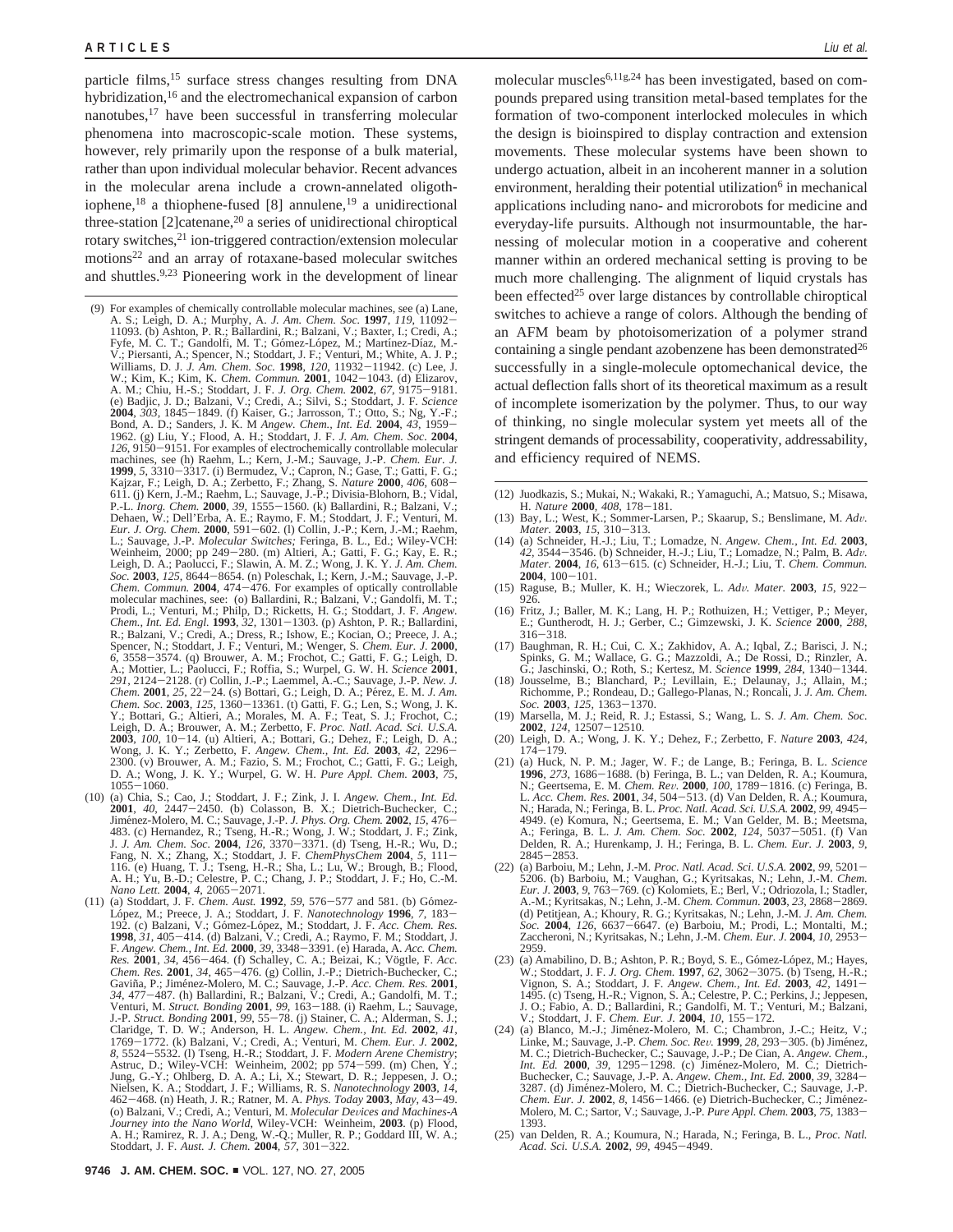To date, the most complete and efficient forms of molecular machinery come, not from the laboratory, but from the biological world, e.g., the rotary motion of  $F_0F_1$ -ATPase, which has been extensively investigated.<sup>5,27,28</sup> In another example, the sarcomere, the cellular unit in the contraction of natural skeletal muscle, is composed primarily of alternately stacked filaments of the globular proteins actin and myosin.29 During muscle contraction, the myosin and actin filaments slide relative to each other as the result of a powerful stroke within each of the many pendant myosin heads.<sup>30</sup> This movement, which is reminiscent of a rowing action and is powered chemically through the hydrolysis of ATP, suggests that a biomimetic approach $6,8$  to the design of artificial molecular machinery may lie in the incorporation of linear, mutually sliding components that can undergo contraction and extension in response to a chemical stimulus.

In the realm of artificial molecular machinery, $11$  motormolecules, such as bistable catenanes and bistable rotaxanes, <sup>31</sup> are particularly well-suited for nanomechanical work on account of their structural composition and ease of addressability. Most notable, however, is the fact that their mutually interlocked components can usually undergo controllable movements (Figure 1). The redox-active tetrathiafulvalene (TTF) unit serves<sup>32</sup> as an excellent recognition site for the tetracationic cyclophane, cyclobis(paraquat-*para*-phenylene) (CBPQT4+), as a result of electron donor and acceptor  $(π - π$  stacking) interactions. In an unperturbed bistable [2] rotaxane,<sup>23b</sup> the CBPQT<sup>4+</sup> ring possesses a dramatically greater affinity for the TTF unit than for the competing naphthalene (NP) ring system. Upon one- or twoelectron oxidation of the TTF unit, the CBPQT<sup>4+</sup> ring is electrostatically repelled and moves immediately to the NP station.<sup>23b,c</sup> The Coulombic repulsion of the  $TTF^{2+}$  unit, coupled with the *π*-donor ability of the NP station, provides a powerful "push-pull" mechanism for the translocation of the CBPQT<sup>4+</sup> ring within the rotaxane's dumbbell component. Chemical or electrochemical reduction of the TTF2<sup>+</sup> unit back to its neutral state allows the ring to return to its original thermodynamically

- (26) Hugel, T.; Holland, N. B.; Cattani, A.; Moroder, L.; Seitz, M.; Gaub, H.
- 
- Science 2002, 296, 1103-1106.<br>
(27) (a) Boyer, P. D. *Biochim. Biophys. Acta* 1993, 1140, 215-250. (b) Boyer, P. D. *J. Bio. Chem. 2002, 277*, 39045-39061.<br>
(28) (a) Noji, H.; Yasuda, R.; Yoshida, M.; Kinoshita, K. *Nature Science* **<sup>1999</sup>**, *<sup>283</sup>*, 1689-1695. (d) Sambongi, Y.; Iko, Y.; Tanabe, M.; Omote, H.; Iwamoto-Kihara, A.; Ueda, I.; Yanagida, T.; Wada, Y.; Futai, M. *Science* **1999**, 286, 1722–1724. (e) Braig, K.; Menz, R. I.; Montgomery, M. G.; Leslie, A. G.; Walker, J. E. *Structure* **2000**, 8, 567–573. (f) Menz, R. I.; Walker, J. E.; Leslie, A. G. W. *Cell* **2001**, *106*, 331–34 Itoh, H.; Takahashi, A.; Adachi, K.; Noji, H.; Yasuda, R.; Yoshida, M.; Kinosita, K. *Nature* **2004**, *427*, 465–468.<br>
(29) Spudich, J. A.; Rock, R. S. *Nature Cell Biol.* **2002**, *4*, E8-E10.<br>
(30) Geeves, M. A. *Nature* **2002**, *415*, 129-131.<br>
(31) For a representative selection of monograp
- 
- 
- (31) For a representative selection of monographs and reviews on catenanes and rotaxanes, see: (a) Schill, G. *Catenanes, Rotaxanes and Knots*; Academic: New York, 1971. (b) Amabilino, D. B.; Stoddart, J. F. *Chem.* Rev. 1995, 95, 2725–2828. (c) Vögtle, F.; Dunnwald, T.; Schmidt, T. Acc.<br>Chem. Res. 1996, 29, 451–460. (d) Breault, G. A.; Hunter, C. A.; Mayers, P. C. Tetrahedron 1999, 55, 5265–5293. (e) Hubin, T. J.; Kolchinski, A.<br>P. C G.; Vance, A. L.; Busch, D. H. Adv. Supramol. Chem. 1999, 5, 237–357.<br>(f) Sauvage, J.-P.; Dietrich-Buchecker, C., Eds. Molecular Catenanes, Rotaxanes and Knots; VCH-Wiley: Weinheim, 1999. (g) Raehm, L.;<br>Rotaxanes and Knots
- Hamilton, D. G.; Sanders, J. K. M. *Synlett* **2002**, 1743–1761.<br>
(32) (a) Philp, D.; Slawin, A. M. Z.; Spencer, N.; Stoddart, J. F.; Williams, D.<br>
J. Chem. Commun. **1991**, 1584–1586. (b) Asakawa, M.; Ashton, P. R.;<br>
Balzan Spencer, N.; Stoddart, J. F.; Venturi, M. *Chem. Eur. J.* **<sup>1997</sup>**, *<sup>3</sup>*, 1992- 1996. (c) Balzani, V.; Credi, A.; Mattersteig, G.; Matthews, O. A.; Raymo, F. M.; Stoddart, J. F.; Venturi, M.; White, A. J. P.; Williams, D. J. *J. Org. Chem.* **<sup>2000</sup>**, *<sup>65</sup>*, 1924-1936. (d) Nielsen, M. B.; Jeppesen, J. O.; Lau, J.; Lomholt, C.; Damgaard, D.; Jacobsen, J. P.; Becher, J.; Stoddart, J. F. *J. Org. Chem.* **<sup>2001</sup>**, *<sup>66</sup>*, 3559-3563.



**Figure 1.** Structural formulas of the bistable [2]rotaxane motif that forms the basis for the design of a palindromic [3]rotaxane.

favored position<sup>23b,c</sup> by a thermally activated diffusive process. The bistable nature and the "all-or-nothing" switching behavior (i.e., only one of the translational isomers is significantly populated) of rotaxanes and catenanes have provided the basis for several molecular electronic devices.<sup>33</sup> The switches, however, have yet to be harnessed in the mechanical sense for the performing of molecular-scale work. The mechanical sequence of "power stroke" and recovery step $34$  in rotaxane switching resembles the cooperative and progressive cycle of force production in natural biological machinery, thus inviting concept transfer<sup>35</sup> from the life sciences into materials science during the design of a rotaxane-based molecular muscle.

Building upon knowledge gained $2^{3,36}$  in the design, synthesis, and operation of bistable [2]rotaxanes, a prototypical palindromic [3]rotaxane (molecular muscle) **PPR**·8PF<sub>6</sub> was identified (Figure 2) in order to mimic the contraction and extension motion of skeletal muscles. This rational design incorporates two pairs of complementary TTF (green) and NP (red) recognition stations arranged symmetrically along a rod component which is encircled by two  $CBPQT^{4+}$  (blue) ring components. It was decided to introduce a rigid spacer between

- *Phys. A* **2005**, *80*, 1197–1209.<br>(34) A power stroke is an activation-less process, and the results of ongoing studies are not able to distinguish between whether or not the electrostatically driven movement is barrier-less.<br>(35) Glink, P. T.; Stoddart, J. F. Pure Appl. Chem. 1998, 70, 419-424.
- 
- (35) Glink, P. T.; Stoddart, J. F. *Pure Appl. Chem.* **<sup>1998</sup>**, *<sup>70</sup>*, 419-424. (36) (a) Bissell, R. A.; Co´rdova, E.; Kaifer, A. E.; Stoddart, J. F. *Nature* **1994**, *369*, 133-137. (b) suppesen, i.e., 134. India, 31, Becher, 31, Stoddard, S. T.; Angew. Chem., Int. Ed. 2001, 40, 1216–1221. (c) Jeppesen, J. O.; Nielsen, *Angew. Chem., Int. Ed.* **<sup>2001</sup>**, *<sup>40</sup>*, 1216-1221. (c) Jeppesen, J. O.; Nielsen, K. A.; Perkins, J.; Vignon, S. A.; Di Fabio, A.; Ballardini, R.; Gandolfi, M. T.; Venturi, M.; Balzani, V.; Becher, J.; Stoddart, J. F. *Chem. Eur. J.* **<sup>2003</sup>**, *<sup>9</sup>*, 2982-3007. (d) Yamamoto, T.; Tseng, H.-R.; Stoddart, J. F.; Balzani, V.; Credi, A.; Marchioni, F.; Venturi, M. *Collect. Czech. Chem. Commun.* **<sup>2003</sup>**, *<sup>68</sup>*, 1488-1514. (e) Kang, S.; Vignon, S. A.; Tseng, H.- R.; Stoddart, J. F. *Chem. Eur. J.* **<sup>2004</sup>**, *<sup>10</sup>*, 2555-2564.

<sup>(33) (</sup>a) Collier, C. P.; Mattersteig, G.; Wong, E. W.; Luo, Y.; Beverly, K.; Sampaio, J.; Raymo, F. M.; Stoddart, J. F.; Heath, J. R. *Science* **2000**, 289, 1172-1175. (b) Pease, A. R.; Jeppesen, J. O.; Stoddart, J. F.; Luo, Y.; Collier, C. P.; Heath, J. R. Acc. Chem. Res. 2001, 34, 433-444. (c) Y.; Collier, C. P.; Heath, J. R. *Acc. Chem. Res.* **<sup>2001</sup>**, *<sup>34</sup>*, 433-444. (c) Collier, C. P.; Jeppesen, J. O.; Luo, Y.; Perkins, J.; Wong, E. W.; Heath, J. R.; Stoddart, J. F. *J. Am. Chem. Soc.* 2001, 123, 12632–12641. (d) Luo,<br>Y.; Collier, P.; Jeppesen, J. O.; Nielsen, K. A.; DeIonno, E.; Ho, G.; Perkins,<br>J.; Tseng, H.-R.; Yamamoto, T.; Stoddart, J. F.; Heath, J. R. *Che* **2002**, 3, 519–525. (e) Diehl, M. R.; Steuerman, D. W.; Tseng, H.-R.; Vignon, S. A.; Star, A.; Celestre, P. C.; Stoddart, J. F.; Heath, J. R. ChemPhysChem **2003**, 4, 1335–1339. (f) Steuerman, D. W.; Tseng, H.-<br>ChemPhysChem A. H.; Peters, A. J.; Vignon, S. A.; Steuerman, D. W.; Tseng, H.-R.; Kang, S.; Heath, J. R.; Stoddart, J. F. *Chem. Eur. J.* **<sup>2004</sup>**, *<sup>10</sup>*, 6558-6564. (h) Flood, A. H.; Stoddart, J. F.; Steuerman, D. W.; Heath, J. R. *Science* **2004**, *<sup>306</sup>*, 2055-2056. (i) Mendes, P. M.; Flood, A. H.; Stoddart, J. F. *Appl.*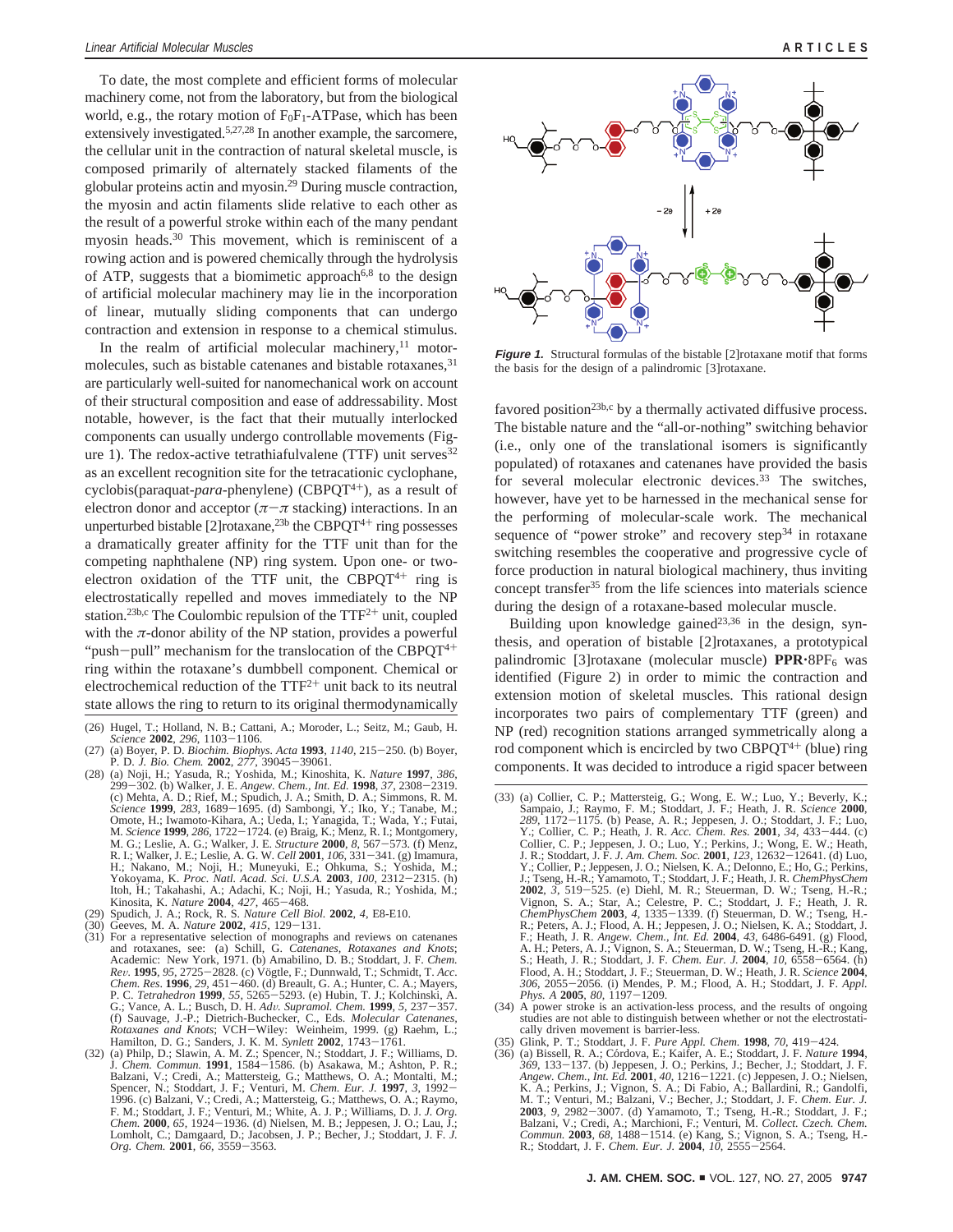

**Figure 2.** (a) Graphical representations of the constitution and cycle of contraction and extension of the sarcomeres that form basic element of movement in skeletal muscle. (b) Structural formulas of the contracted ( $\mathbf{PPR}^{8+}$ ) and the extended ( $\mathbf{PPR}^{12+}$ ) states of the prototypical molecular muscle. The distances between the adjacent recognition unit is around 1.4 nm.

the two NP stations with a distance  $37$  of about 1.4 nm as a compromise between the rigidity of the backbone, while retaining flexible di(ethylene glycol) chains for maintaining<sup>38</sup> enhanced yields for the template-directed synthesis of the rotaxane. In common with the parent (Figure 1) two-station [2] rotaxanes, the location of the CBPQT $4+$  rings can be activated to switch between TTF stations and NP stations as a function of the TTF stations' redox state. Provided that the molecule is fully stretched, the distance between the CBPQ $T^{4+}$  rings can

be varied from between ca. 4.2 to ca. 1.4 nm apart. This interring distance change of ca. 2.8 nm represents a dramatic mechanical strain of 67%. By contrast, a linear strain of 12% was recently reported for a conducting polymer actuator,<sup>13</sup> and the maximum twitch sarcomere shortening in natural skeletal muscle is<sup>39</sup> ca. 8%. The [3]rotaxane **TPR**·8PF<sub>6</sub> was designed (Figure 3) to incorporate a disulfide tether on each of the  $CBPQT^{4+}$  ring components. The introduction of the tethers provides an anchoring point by which the [3]rotaxane molecules can be attached to a gold surface, allowing the transduction of redox-driven mechanical movements of those molecules to impose strain on the underlying solid substrate. As the movable rings are Coulombically driven to different locations along the dumbbell, the strain generated by the molecular motions is expected to be transduced to the bound substrate.

In a recent communication, $\lambda$  we described the operation of a NEMS device in which **TPR**<sup>8</sup><sup>+</sup> becomes self-assembled to the gold surface on an array of microcantilever beams of dimension

<sup>(37)</sup> A fragment of **PPR**<sup>8</sup>+, constrained to its fully elongated conformation, was minimized with the AMBER\* (Assisted Model Building and Energy Refinement) force field and GB/SA (Generalized Born/Surface Area) solvent model for CHCl<sub>3</sub> as implemented in Maestro  $3.0.038$  module of the Schrödinger molecular modeling suite.

<sup>(38)</sup> The stabilizing C-H'''O interactions between the diethylene glycol oxygen atoms and the  $\alpha$ -bipyridinium hydrogen atoms greatly enhance the yield of the clipping reaction, see, for example, (a) Brown, C. L.; Philp, D.; Stoddart, J. F. Synlett 1991, 462-464, (b) Asakawa, M.; Dehaen, W.; Stoddart, J. F. *Synlett* **1991**, 462–464. (b) Asakawa, M.; Dehaen, W.; L'abbé, G.; Menzer, S.; Nouwen, J.; Raymo, F. M.; Stoddart, J. F.; Williams, D. J. *J. Org. Chem.* **<sup>1996</sup>**, *<sup>61</sup>*, 9591-9595. (c) Castro, R.; Nixo, K. R.; Evanseck, J. D.; Kaifer, A. E. *J. Org. Chem.* **<sup>1996</sup>**, *<sup>61</sup>*, 7298-7303. (d) Houk, K. N.; Menzer, S.; Newton, S. P.; Raymo, F. M.; Stoddart, J. F.; Williams, D. J. *J. Am. Chem. Soc.* **<sup>1999</sup>**, *<sup>121</sup>*, 1479-1487. (e) Raymo, F. M.; Bartberger, M. D.; Houk, K. N.; Stoddart, J. F. *J. Am. Chem. Soc.* **<sup>2001</sup>**, *<sup>123</sup>*, 9264-9267.

<sup>(39)</sup> Mutungi, G.; Ranatunga, K. W. *J. Muscle Res. Cell Motil.* **<sup>2000</sup>**, *<sup>21</sup>*, 565- 575.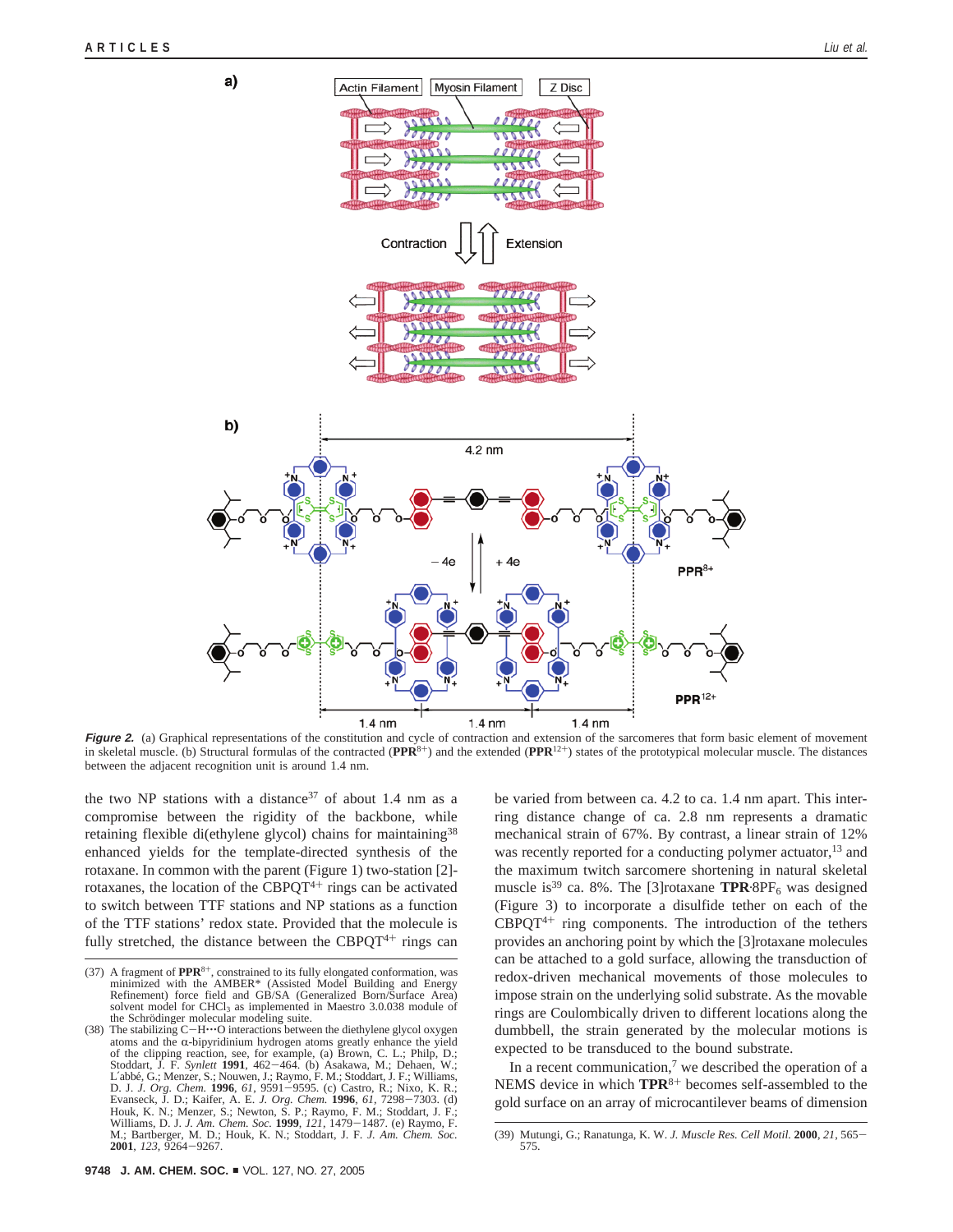

**Figure 3.** Structural formula and graphical representation of a disulfide-tethered molecular muscle **TPR**<sup>8</sup>+.





 $500 \times 100 \times 1 \mu m$  with a spring constant of 0.02 N m<sup>-1</sup>. Cantilever arrays were utilized on account of their design for optimal flexibility, which is one reason they are being utilized for sensors<sup>40a</sup> and as microcalorimeters.<sup>40b</sup> The deflection of a cantilever is sensitive not only to temperature, pH, electrostatic charges, and photothermal effects but also to chemical factors such as protein-ligand binding and DNA hybridization.<sup>16</sup> In the latter example, control studies are critical for identifying the cause of the effect. In this context, we performed the necessary control studies that verify the active role that the flexing of the molecular muscle plays in bending the cantilever beams.

In this full paper, we describe (i) the synthesis (Scheme 1) of a prototypical palindromic molecular muscle PPR·8PF<sub>6</sub>, a disulfide-tethered molecular muscle TPR<sup>.8PF</sup><sub>6</sub>, and a control dumbbell-shaped component **TPD** and (ii) the spectroscopic characterization of the redox-controllable biomimetic contraction-extension mechanical movement of the molecular muscles in solution, with respect to chemical or electrochemical stimulus. Finally, we return to the mechanism of force production in the molecular muscles and consider the details of how the chemomechanical transduction of nanometer movements causes a micron-scale cantilever to bend controllably.

<sup>(40) (</sup>a) Baller, M. K.; Lang, H. P.; Fritz, J.; Gerber, C.; Gimzewski, J. K.; Drechsler, U.; Rothuizen, H.; Despont, M.; Vettiger, P.; Battiston, F. M.; Ramseyer, J. P.; Fornaro, P.; Meyer, E.; Guntherodt, H. J. *Ultramicroscopy*<br>**2000**, *82*, 1–9. (b) Berger, R.; Gerber, C.; Gimzewski, J. K.; Meyer, E.;<br>Guntherodt, H. J. *Appl. Phys. Lett.* **1996**, *69*, 40–42.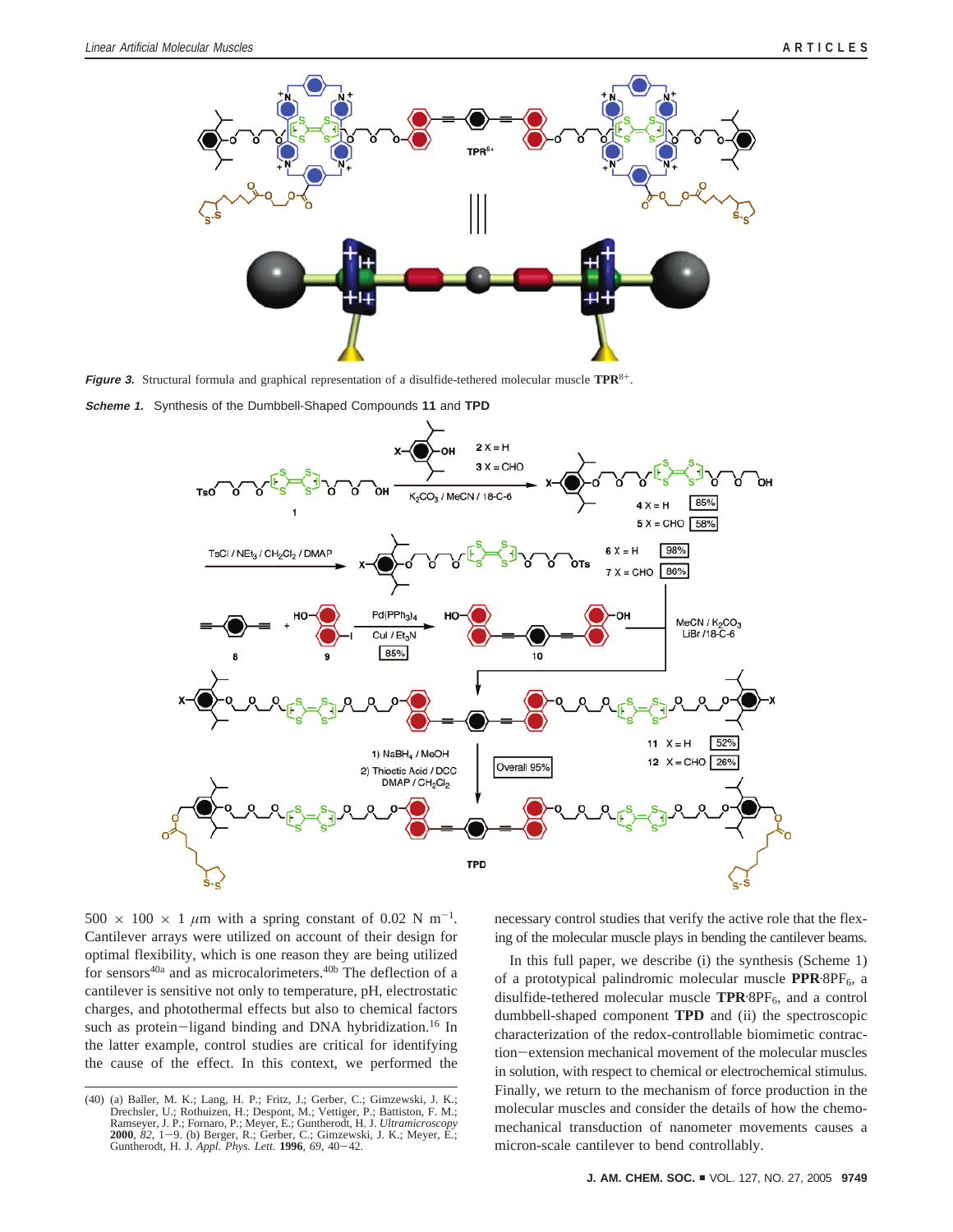**Scheme 2.** Synthesis of the Prototype Palindromic [3]Rotaxane PPR·8PF<sub>6</sub> and a [2]Rotaxane 15·4PF<sub>6</sub>



**Results and Discussion**

**Synthesis.** The routes employed in the synthesis of the [3] rotaxanes PPR·8PF<sub>6</sub> and TPR·8PF<sub>6</sub>, and the control dumbbellshaped compound **TPD** are outlined in Schemes  $1-3$ . Reaction (Scheme 1) of the TTF-containing tosylate **1** and 2,6-diisopropylphenol (**2**) or 4-hydroxy-3,5-diisopropyl-benzaldehyde (**3**)41 in the presence of  $K_2CO_3$  afforded, respectively, the alcohols 4 and **5**, which were tosylated subsequently to give **6** and **7**. The synthesis of the rigid dinaphthol **10** was achieved by a Sonogashira coupling42 between 1,4-diacetylenebenzene (**8**) and the iodide43 **9** in 85% yield. Reaction of the dinaphthol **10** and 2.2 equiv of the tosylate 6 or 7 in the presence of  $K_2CO_3$ afforded the dumbbell-shaped compound **11** (**PPD**) or **12**. The dialdehyde **12** was further reduced to a diol, followed by its esterification (DCC/DMAP/CH<sub>2</sub>Cl<sub>2</sub>) with thioctic acid, to give the disulfide-tethered dumbbell-shaped compound **TPD**. The prototypical palindromic [3]rotaxane **PPR**.8PF<sub>6</sub> and a [2]rotaxane **15.** 4PF6 were separated (Scheme 2) after stirring a mixture of **PPD**, the bis(hexafluorophosphate) salt<sup>44</sup> 13<sup>-2PF</sup><sub>6</sub>, 1,4-bis(bromomethyl)benzene  $(14)$  and  $NH<sub>4</sub>PF<sub>6</sub>$  in DMF under ambient conditions, followed by preparative thin-layer chromatography (PTLC) on  $SiO<sub>2</sub>$  using Me<sub>2</sub>CO/NH<sub>4</sub>PF<sub>6</sub> (1.0 g NH<sub>4</sub>- $PF_6$  in 100 mL Me<sub>2</sub>CO) as the eluent.

Scheme 3 outlines the preparation of the active disulfidetethered [3] rotaxane **TPR** 8PF<sub>6</sub>. The dibromide<sup>45</sup> **16** underwent esterification (DCC/DMAP/CH<sub>2</sub>Cl<sub>2</sub>) with ethylene glycol (17) to give the alcohol **18** in 33% yield. Refluxing a mixture of **18** and 4,4′-bipyridine (**19**) in MeCN afforded the dicationic salt 20<sup>.</sup>2PF<sub>6</sub>, after counterion exchange (NH<sub>4</sub>PF<sub>6</sub>/H<sub>2</sub>O). Compound **22.** 2PF6 was obtained in a yield of 98% by esterification of **20.** 2PF6 with thioctic acid (**21**). The active disulfide-tethered

[3]rotaxane TPR·8PF<sub>6</sub> was prepared, after stirring a mixture of **PPD**, the disulfide-containing bis(hexafluorophosphate) salt  $22.2PF_6$ , 1,4-bis(bromomethyl)benzene (14), and NH<sub>4</sub>PF<sub>6</sub> in DMF for 7 days. Ultrahigh-pressure conditions (12 kbar) were employed in order to increase the yield of the [3]rotaxane. The [3]rotaxane **TPR**<sup>8</sup>PF<sub>6</sub> and [2]rotaxane **23**<sup>-4PF</sup><sub>6</sub> were separated by column chromatography on  $SiO<sub>2</sub>$  and isolated as green solids in yields of 10% and 14%, respectively.

**Structural Characterization of [3]- and [2]Rotaxanes by 1H NMR Spectroscopy and Mass Spectrometry.** The 1H NMR spectrum (CD<sub>3</sub>COCD<sub>3</sub>/298 K) of the [3]rotaxane **PPR**.8PF<sub>6</sub> revealed (Figure 4a) two pairs of signals of equal intensities at  $\delta$  = 6.25 and 6.30 ppm, and at  $\delta$  = 6.33 and 6.38 ppm, respectively, which correspond to the TTF protons in the units, cis*-* and trans-isomers.23b A 1:2 integration ratio between the signals of the dumbbell and the CBPQ $T^{4+}$  ring indicates that, for each dumbbell component, there are two encircling CB- $PQT^{4+}$  rings in keeping with the molecular structure of a [3]rotaxane. For the [2]rotaxane 15<sup>.</sup>4PF<sub>6</sub>, integration between the dumbbell signals and the CBPQT<sup>4+</sup> signals gives a ratio of 1:1, indicating that only one ring encircles the dumbbell component. In both cases, no resonances—that could be ascribed to encircled NP ring protons-were observed, clearly suggesting close to an "all-or-nothing" equilibrium. Electrospray ionization mass spectrometry (ESI-MS) unambiguously distinguishes the [3]rotaxanes from the corresponding [2]rotaxanes. The mass spectrum of [3]rotaxane PPR·8PF<sub>6</sub> reveals<sup>46</sup> (Table 1) a singly charged peak at  $m/z$  values 1742.4 ( $[M - 2PF_6]^{2+}$ ), together with doubly and triply charged peaks at  $m/z$  values 1113.3 ( $[M - 3PF_6]^{3+}$ ) and 798.7 ( $[M - 4PF_6]^{4+}$ ), an observation which corresponds to the consecutive loss of two, three and four hexafluorophosphate ions (mol. wt.  $= 145$  Da each), and a molecular mass of 3774.8. In comparison, the mass spectrum of the [2]rotaxane **15.** 4PF6 reveals peaks at *m*/*z* values 1192.4, 746.6 and 523.7, corresponding to the mass of  $[M - 2PF_6]^{2+}$ ,  $[M - 3PF_6]^{3+}$  and

<sup>(41)</sup> Roth, B.; Baccanari, D. P.; Sigel, C. W.; Hubbell, J. P.; Eaddy, J.; Kao, J. C.; Grace, M. E.; Rauckman, B. S. J. Med. Chem. 1988, 31, 122-129. C.; Grace, M. E.; Rauckman, B. S. *J. Med. Chem.* **<sup>1988</sup>***, 31*, 122-129. (42) Taylor, R. J. K., Ed. *Organocopper Reagents*; IRL Press: Oxford, 1994.

<sup>(43)</sup> Ishii, H., Harada, Y.; Asaka, T.; Murakami, Y.; Honaoka, T.; Ikeda, N.

*Yakugaku Zasshi* **<sup>1976</sup>**, *<sup>96</sup>*, 1259-1264. (44) Stoddart, J. F. et al. *J. Am. Chem. Soc.* **1992**, *114*, 193-218.

<sup>(45)</sup> Stoddart, J. F. et al. *Chem. Eur. J.* **<sup>1997</sup>**, *<sup>3</sup>*, 152-169.

<sup>(46)</sup> Molecular weight and *m*/*z* values apply to the lowest mass component of any isotope distribution and are based on a scale in which <sup>12</sup>C  $=$  12.000.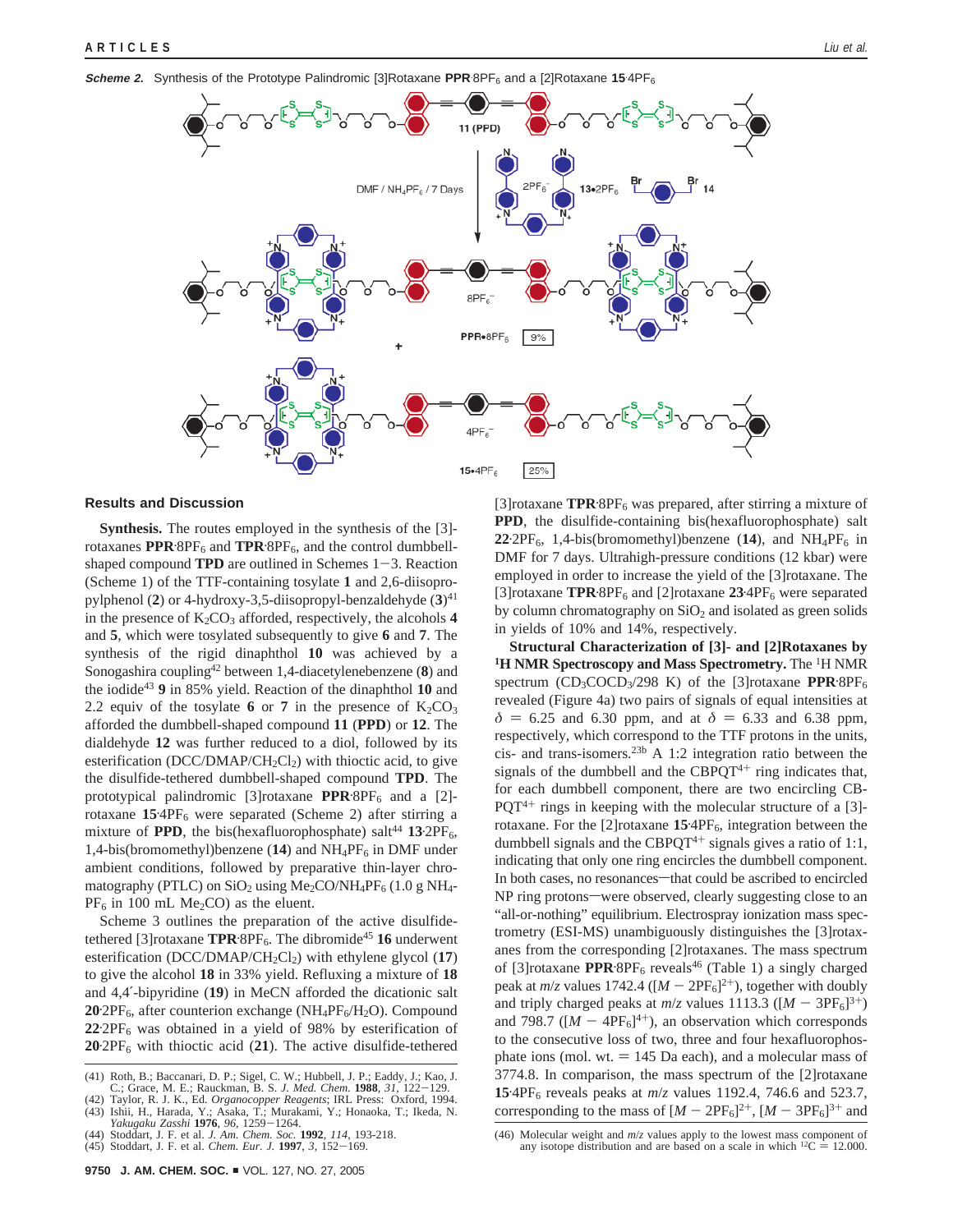**Scheme 3.** Synthesis of a Disulfide-Tethered [3]Rotaxane TPR.8PF<sub>6</sub> and a [2]Rotaxane 23.4PF<sub>6</sub>



 $[M - 4PF<sub>6</sub>]<sup>4+</sup>$  ( $M = 2674.8$ ). The mass difference between the two compounds is 1100.0, corresponding to the mass of one  $CBPQT<sup>4+</sup>$  ring component. Similarly, the mass spectra of the active disulfide-tethered [3]rotaxane **TPR**.8PF<sub>6</sub> and [2]rotaxane 23<sup>-4PF</sup><sub>6</sub> reveal (Table 1) the consecutive loss of up to five hexafluorophosphate ions and a mass difference of one disulfidetethered  $CBPQT^{4+}$  ring component between their molecular weights.

**Chemical Switching of the Palindromic [3]Rotaxane Monitored by 1H NMR Spectroscopy.** A series of 1H NMR spectroscopic experiments were performed to reveal the precise nature23b of the redox-controllable switching process undergone by the [3]rotaxane **PPR**'8PF<sub>6</sub>. After recording the spectrum (Figure 4a) of a solution of  $PPR \cdot 8PF_6$  in  $CD_3COCD_3$  at 233 K, 4.6 equiv of the one-electron oxidant, tri(*p*-bromophenyl) amminium hexafluoroantimonate, was added and the sample was cooled back down immediately<sup>47</sup> to 233 K. Examination of the spectrum (Figure 4b) for the oxidized sample provides evidence for complete oxidation of both TTF units to their bisoxidized forms, i.e.,  $PPR^{8+}$  is oxidized to  $PPR^{12+}$ . The two peaks, corresponding to the dicationic  $TTF^{2+}$  units, can be identified at  $\delta = 9.42$  and 9.41 ppm. As a result of the deshielding effect of these aromatic units, the signals corresponding to the adjacent  $CH<sub>2</sub>$  groups are moved downfield away from the CH<sub>2</sub>O signals and can be observed at  $\delta = 5.38$  and 5.34 ppm. Evidence for movement of the CBPQ $T^{4+}$  rings from the TTF unit to the NP ring systems is apparent from the observation of upfield shifts of the peaks corresponding to the protons of the NP stations. Dramatically, the H-4/8 protons of the encircled NP sites—which participate in  $C-H\cdots \pi$  interactions with the *para*-phenylene bridges in the CBPQT<sup>4+</sup> ringresonate upfield (Figure 5) at  $\delta = 2.95$  and 2.88 ppm. Other peaks, corresponding to NP protons, resonate (Figures 4 and 5) at  $\delta$  = 7.39, 6.41, 6.35, and 6.02. Examination of the <sup>1</sup>H DQF-COSY (double quantum filtered correlation spectroscopy) spectrum for the oxidized [3]rotaxane shows clearly the scalar coupling between the protons of the NP stations. Addition of Zn powder to the  $CD_3COCD_3$  solution, followed by vigorous shaking, leads to reduction of the  $TTF^{2+}$  dications back to their neutral state and the consequent shuttling back of the CBPQ $T^{4+}$ rings from the NP stations to the TTF ones. The original 1H NMR spectrum is restored (Figure 4c) in all its glory!

**Electrochemical Switching Monitored by CV and UV/Vis Spectroelectrochemistry.** The redox-controlled contraction and extension of the inter-ring distance in the bistable [3]rotaxane **PPR**<sup>8</sup><sup>+</sup> has been investigated using cyclic voltammetry (CV) and UV-visible spectroelectrochemistry. In the presence of two mechanically mobile  $CBPQT^{4+}$  rings, it is important to understand how the mechanism of electromechanical switching is coupled to the sequence of TTF-based oxidations. In particular, do the two  $CBPQT^{4+}$  rings move in a stepwise or in concerted manner? To answer this question, CVs were recorded at different scan rates and at two temperatures—room temperature and  $-25$ <sup>o</sup>C—in order to time-resolve the mechanical switching. In addition, slow scan-rate CV, in conjunction with controlledpotential UV-visible spectroelectrochemistry, was employed<sup>48</sup> to detect any changes in the switching mechanism that occur at slow switching speeds. The bistable [2]rotaxane  $15^{4+}$  was<sup>48</sup> investigated in order to identify whether the presence of an additional unpopulated station influences its switching perfor-

<sup>(47)</sup> It is necessary to keep the sample at low temperature to increase the stability over the time period necessary to collect the 2D spectra.

<sup>(48)</sup> Liu, Y.; Flood, A. H.; Moscowitz, R. M.; Stoddart, J. F. *Chem. Eur. J.* **<sup>2004</sup>**, *<sup>10</sup>*, 369-385.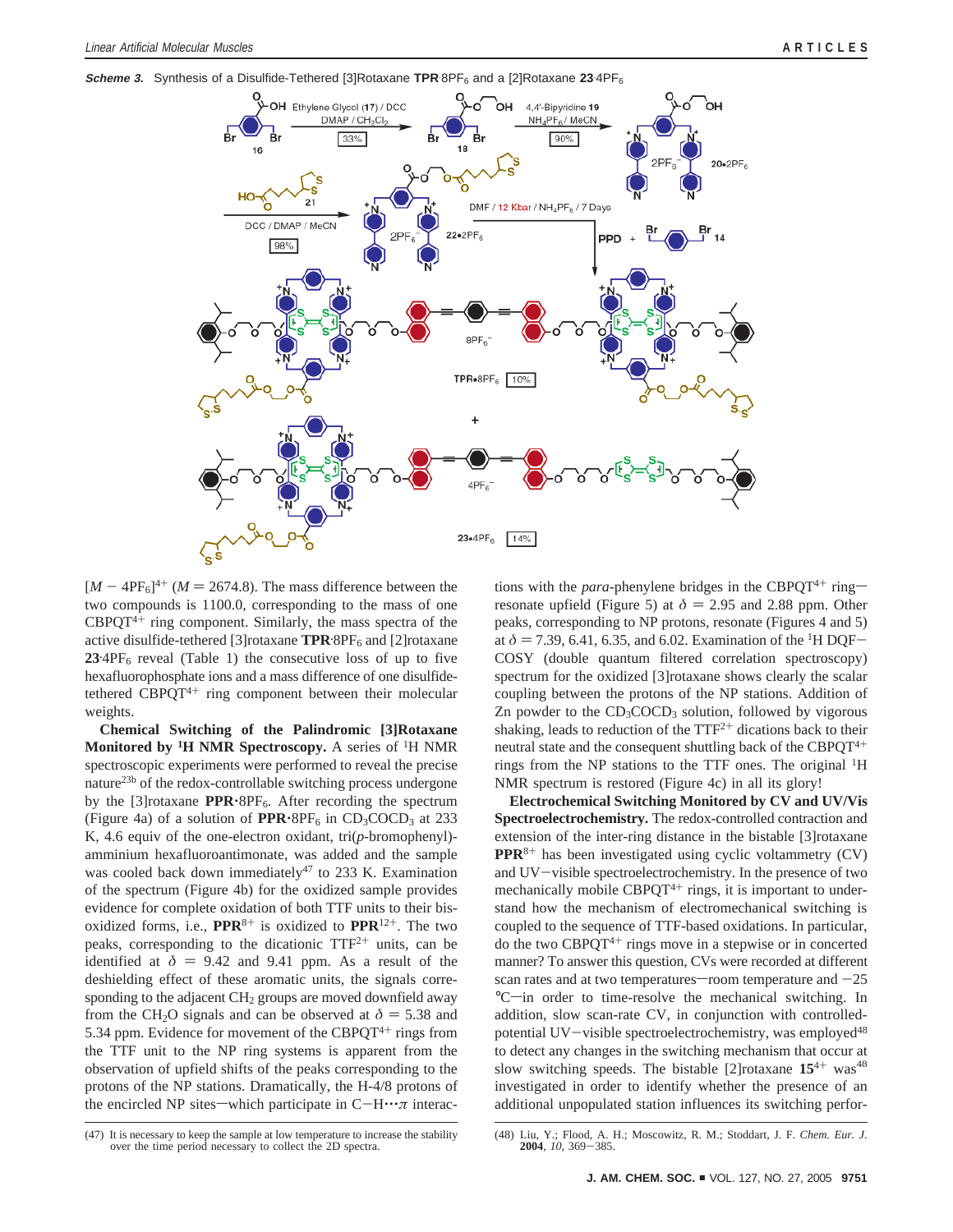

**Figure 4.** <sup>1</sup>H NMR spectra of (a) **PPR**<sup>8+</sup> at room temperature, (b) bis-oxidized **PPR**<sup>12+</sup> at 243 K, and (c) reduced **PPR**<sup>8+</sup> at room temperature. All spectra were recorded in CD<sub>3</sub>COCD<sub>3</sub> at 500 MHz. The green box highlights peaks from TTF protons and the red box indicates peaks of three of the "inside" NP protons.

**Table 1.** The ESI-MS Characterization<sup>a</sup> of [2]- and [3]Rotaxanes

| no. of<br>lost PF <sub>6</sub><br>counterions | PPR·8PF <sub>6</sub><br>$MW = 3774.8$ | 15.4PF <sub>6</sub><br>$MW = 2674.8$ | TPR·8PF <sub>6</sub><br>$MW = 4326.8$ | 23.4PF <sub>6</sub><br>$MW = 2950.6$ |
|-----------------------------------------------|---------------------------------------|--------------------------------------|---------------------------------------|--------------------------------------|
| 2                                             | 1742.4 (18%)                          | 1192.4 (32%)                         | 2018.4 (55%)                          | 1330.3 (30%)                         |
| 3                                             | 1113.3 (100%)                         | 746.6 (97%)                          | 1297.3 (87%)                          | 838.6 (100%)                         |
| $\overline{4}$                                | 798.7 (16%)                           | 523.7 (100%)                         | 936.8 (100%)                          | 592.7 (21%)                          |
| 5                                             |                                       |                                      | 720.4 (22%)                           |                                      |
|                                               |                                       |                                      |                                       |                                      |

*<sup>a</sup>* Data are presented as *m*/*z* ratio and (relative abundance). Molecular weight and *m*/*z* values apply to the lowest mass component of any isotope distribution and are based on a scale in which <sup>12</sup>C = 12.000.



**Figure 5.** 2D DQF-COSY of the bis-oxidized **PPR**<sup>12</sup>+, showing the correlation between the NP proton resonances. The H4/8 protons of NP ring system resonate at very high field  $\delta = 3.20$  and 3.15 ppm, indicating the location of the NP ring system inside the CBPQT<sup>4+</sup> macrocycle.

mance or if it behaves, somewhat trivially, as a linear combination of the dumbbell-like moiety plus that of the [2]rotaxanelike other half. For both rotaxanes, the dumbbell compound **PPD**, as well as a disubstituted diethylene glycol TTF compound (TTF thread) and the CBPQT<sup>4+</sup> cyclophane were utilized as mechanically inactive control systems.

The redox-mediated mechanical switching of **PPR**<sup>8</sup><sup>+</sup> and the corresponding dumbbell **PPD** were characterized using CV (Figure 6) at fast scan rates. The oxidative region of the CV of **PPR**<sup>8+</sup> displays (Figure 6a) a single anodic peak at  $+800$  mV and two cathodic reduction peaks at  $+700$  and  $+400$  mV. This CV profile is qualitatively similar to those that have been obtained for bistable [2]catenanes and [2]rotaxanes.32c,49 Consequently, the first process can be assigned to the formation of the two  $TTF^{2+}$  dications, concomitant with the mechanical movements of the CBPQT<sup>4+</sup> rings to the two NP ring systems. The cathodic peaks on the return sweep can be assigned to the stepwise reductions of the dications to the monocations  $TTF^{+}$ and subsequently the neutral TTF. By contrast, the dumbbell component **PPD** displays (Figure 6d) two well-separated processes, corresponding to the oxidations of both TTF units at the same potentials. The TTF-based oxidation processes lie at  $E_{1/2}(\text{PPD})^{2+/0} = +350 \text{ mV}$  and  $E_{1/2}(\text{PPD})^{4+/2+} = +800 \text{ mV}$ , respectively, and the two-electron oxidation product is more stable in  $CH_2Cl_2$  than in MeCN by comparison with the CV of the TTF thread. The reduction region of the CV of **PPR**<sup>8</sup><sup>+</sup> displays two processes with cathodic peaks at approximately -400 and -800 mV. Each redox process can be assigned by analogy (Figure 6c) to the free CBPQT $4+$  cyclophane. Consequently, the first process corresponds<sup>32c</sup> to the reduction of the two CBPQT<sup>4+</sup> rings, and expresses itself in two closely spaced peaks. The first is revealed as a weak shoulder at  $-355$  mV, occurring at the same potential as that  $(-357 \text{ mV})$  of the free cyclophane while the second process is shifted by 100 mV to more negative potentials  $(-452 \text{ mV})$ . The splitting has previ-

<sup>(49)</sup> Flood, A. H.; Peters, A. J.; Vignon, S. A.; Steuerman, D. W.; Tseng, H.- R.; Kang, S.; Heath, J. R.; Stoddart, J. F., *Chem. Eur. J.* **<sup>2004</sup>**, *<sup>24</sup>*, 6558- 6561.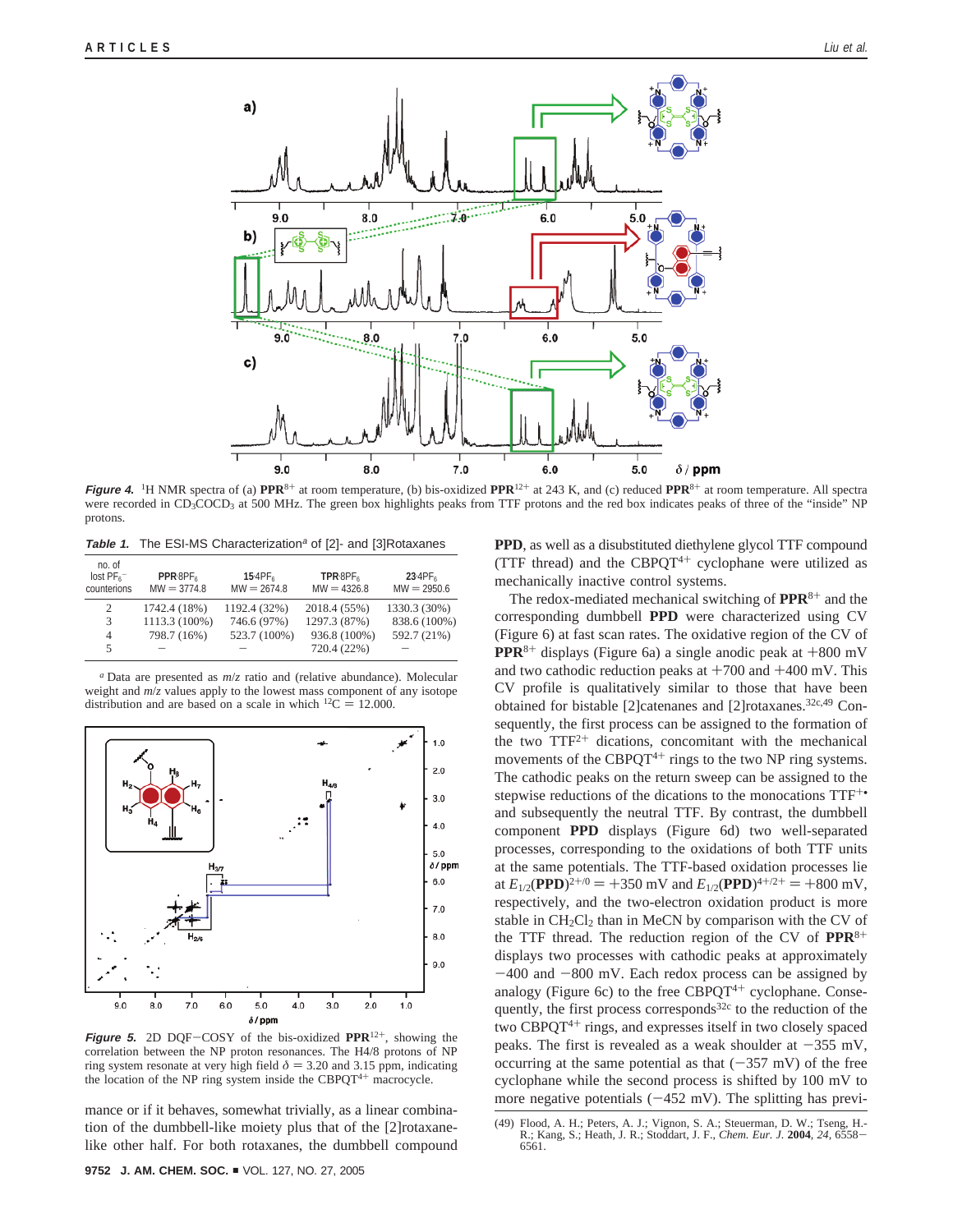

**Figure 6.** Cyclic voltammetry of the (a) molecular muscle **PPR**<sup>8+</sup>, and its precursor compounds in the form of (b) [2] rotaxane  $15^{4+}$ , (c) CBPQT<sup>4+</sup>, (d) **PPD**, and (e) the TTF thread. The data have been scaled for ease of comparison of the CVs and the scale bars at  $0.0$  V correspond to  $5 \mu A$ . All data presented was recorded at 200 mV  $s^{-1}$  in argon purged MeCN except for **PPD** (CH<sub>2</sub>Cl<sub>2</sub>),  $1.0-0.5 \times 10^{-3}$  mol L<sup>-1</sup>, 0.1 M TBAPF<sub>6</sub>, room temperature, glassy carbon working electrode (0.0178 cm2).

ously been taken<sup>44,50</sup> to imply that the two bipyridinium subunits in a single  $CBPQT^{4+}$  ring are no longer chemically equivalent. However, in the bistable [3] rotaxane **PPR**<sup>8+</sup>, another interpretation is possible—namely, that the two CBPQT $4+$  rings reside in different chemical environments. It is significant that the shapes of the two anodic reoxidation processes are both tall and thin. This behavior is more pronounced at slower scan rates of around  $10 \text{ mV s}^{-1}$  and more or less absent at fast scan rates in the region of 1000 mV  $s^{-1}$  and is assigned to precipitation of the reduced forms on the electrode surface.

The CVs of **PPR**<sup>8+</sup> recorded (Figure 7) at 248 K by contrast to the room temperature studies reveal, not only a stepwise mechanism for the cyclophanes' movements following oxidation of the TTF units, but also the presence of a metastable state. At  $1000 \text{ mV s}^{-1}$ , two broad overlapping peaks are observed at 900 and 1150 mV, when the scan direction of the CV is switched back at a vertex potential of  $+1500$  mV. Moreover, the characteristic reduction peaks, observed during the cathodic sweep, indicate the return of the dication in a standard fashion, first to the monocation and then subsequently back to the neutral form. The first of the oxidation peaks can be assigned to oxidation and movement of a single  $CBPQT^{4+}$  ring on only one-half of the [3]rotaxane and the second peak to the same process in the other half of the rotaxane. When the CV is switched at a vertex potential halfway between the two peaks

(+1050 mV), the reduction peaks are only half their expected intensities, consistent with oxidation occurring in only one-half of the rotaxane. Moreover, the reduction peak at 700 mV, assigned to the dication, can only be present if the dication is formed after the first of the two oxidation processes.

In addition, the second cycle of the fast-scan rate CV at 248 K reveals a small peak at 570 mV that is assigned to a small proportion  $(5\%)$  of the switched metastable state<sup>49</sup> remaining after 0.9 s. Consequently, the movement of the ring back to the TTF unit is estimated to relax over a free energy barrier of less than 14 kcal mol<sup>-1</sup>. Attempts to erase<sup>51</sup> the metastable state by reducing the CBPOT<sup>4+</sup> rings at  $\sim$  −400 mV during the CV cycle were effective for the singly switched half but not when both sides are oxidatively switched. A full quantitative analysis of the metastable state in solution was not possible with such low barriers.

The bistable [2]rotaxane **15**<sup>4</sup><sup>+</sup> displays (Figure 6b) a complex CV that is, quite simply, a linear combination of half of the [3]rotaxane **PPR**<sup>8</sup><sup>+</sup> and the dumbbell **PPD**. The oxidation region of the CV displays a redox couple of the bare dumbbell-like TTF unit (oxidation and reduction,  $E_{1/2} = +340$  mV) that is achieved at a similar potential to that of the dumbbell. The second oxidation peak at  $+760$  mV corresponds to the peak observed for the [3]rotaxane **PPR**<sup>8</sup>+, and it can be assigned to a three-electron process in which two electrons are removed from the encircled TTF unit and one from the bare monocation TTF<sup> $+$ </sup>. The reduction process at  $+675$  mV corresponds closely to that noted for **PPR**<sup>8</sup><sup>+</sup> and can be assigned to the reformation the monocationic TTF+• units at both ends of the rotaxane. The peak at  $+410$  mV can be assigned to the reduction of the TTF<sup>+•</sup> monocation back to its neutral form, producing a metastable state at one end of the [2]rotaxane that is in a dynamic equilibrium with the ground state. The reduction of the  $CBPQT^{4+}$  ring is similar to that observed for both the [3]rotaxane **PPR**<sup>8+</sup> and the free CBPQT<sup>4+</sup> cyclophane. However, the fully reduced state **15**<sup>0</sup> appears to become precipitated onto the electrode.

**UV/Visible Spectroelectrochemistry.** The UV-visible spectroscopic changes (Figure 8) associated with the electrochemical oxidation processes of **PPR**<sup>8</sup><sup>+</sup> were recorded in order to identify the mechanical location of the CBPQT $4+$  cyclophanes, as well as the mechanism of switching. The observed changes are compared to those of the dumbbell **PPD** in order to identify these changes that are solely associated with the mechanically mobile cyclophanes. The ground-state UV-visible spectrum of **PPR**<sup>8+</sup> displays (Figure 8a) the characteristic<sup>52</sup> charge-transfer band at 850 nm assigned to the TTF  $\rightarrow$  CBPQT<sup>4+</sup> electronic transition. Upon oxidation over the potential range 650-<sup>730</sup> mV employing a controlled-potential protocol, the ground-state bands bleach and are replaced by characteristic bands in the visible region at 600 and 450 nm that signify the formation of the two monocations, TTF+•. Concomitant with the changes in the visible region, the UV band at 360 nm, assigned to a  $\pi-\pi^*$ transition of the conjugated naphthalene phenylenevinylene core, is observed to red-shift and to lose some of its intensity. These

<sup>(50)</sup> Asakawa, M.; Ashton, P. R.; Ballardini, R.; Balzani, V.; Belohradsky, M.; Gandolfi, M. T.; Kocian, O.; Prodi, L.; Raymo, F. M.; Stoddart, J. F.; Venturi, M. *J. Am. Chem. Soc.* **<sup>1997</sup>**, *<sup>119</sup>*, 302-310.

<sup>(51)</sup> Tseng, H. R.; Wu, D.; Fang, N.; Zhang, X.; Stoddart, J. F. *ChemPhysChem* **<sup>2004</sup>**, *<sup>5</sup>*, 111-116. (52) Asakawa, M.; Ashton, P. R.; Balzani, V.; Credi, A.; Hamers, C.; Mattersteig,

G.; Montalti, M.; Shipway, A. N.; Spencer, N.; Stoddart, J. F.; Tolley, M. S.; Venturi, M.; White, A. J. P.; Williams, D. J. *Angew. Chem., Int. Ed.* **<sup>1998</sup>**, *<sup>37</sup>*, 333-337.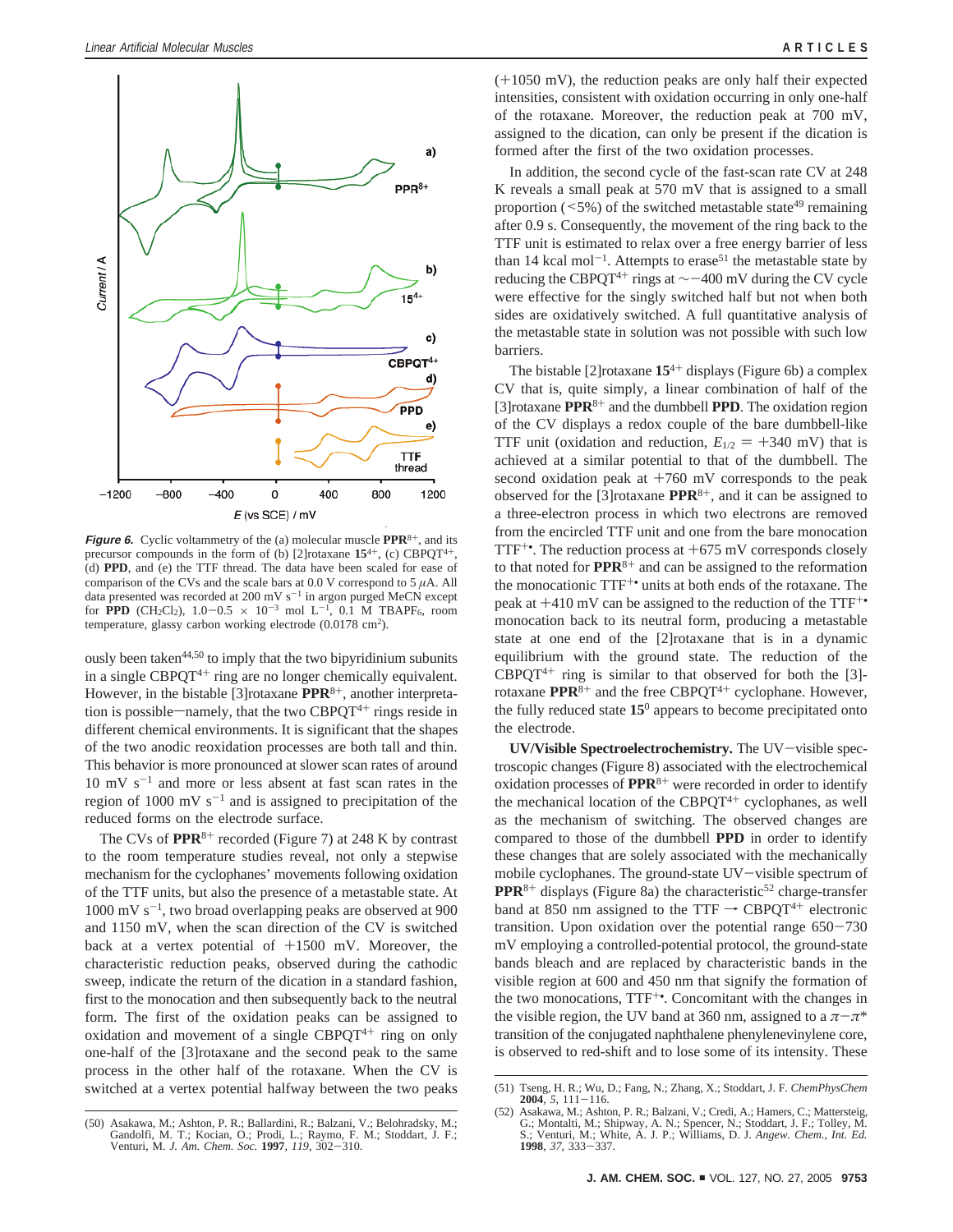

**Figure 7.** Cyclic voltammetry of the molecular muscle PPR<sup>8+</sup> recorded at a low temperature (248 K) and at a fast scan rate (1000 mV s<sup>-1</sup>) with two different vertex potentials. The inset shows a small peak at 570 mV has grow-in for the second cycle of the CV.

changes indicate that the  $\pi-\pi^*$  transition is sensitive to the movement of the two rings to encircle the NP rings systems. After holding the potential at 730 mV until all the spectroscopic changes have stopped, a second oxidation process is initiated a mere 10 mV after the first process has ended. The spectra display a bleaching of the TTF+• bands with formation of a shoulder at  $\sim$ 380 nm characteristic with the formation of the TTF<sup>2+</sup> dication. Bleaching the TTF<sup>+</sup> chromophore reveals a weak band at 520 nm, which is assigned to the NP  $\rightarrow$  CBPQT<sup>4+</sup> CT electronic transition. Moreover, the weakened and red-shifted UV band assigned to the rigid NP-based core of the dumbbell does not alter. Both of these observations indicate that the  $CBPQT^{4+}$  cyclophanes have relocated to the NP ring systems and that their movements occurred after the initial formation of the TTF<sup>+•</sup> monocations.

By comparison, the dumbbell-only component, **PPD**, displays (Figure 9) much simpler spectroscopic changes that occur at well-separated oxidation potentials. The spectroscopic changes were recorded at the beginning of 60 mV windows during a slow scan rate (0.5 mV  $s^{-1}$ ) CV in an optically transparent thinlayer electrochemical cell. The thin layer CV displays (inset to Figure 9) the same features as the solution CV. The first oxidation process generates the TTF+• state, **PPD**<sup>2</sup>•**/**2+, evidenced by the visible bands at 450 and 600 nm. There are no changes observed in the UV band of the rigid core at 360 nm that were otherwise observed for the [3]rotaxane. The second oxidation is verified by the bleach in the visible region and growth of the shoulder at 400 nm with a weak shoulder revealed at 440 nm. The spectrum is flat at 510 nm attesting to the absence of the mechanically mobile CBPQT<sup>4+</sup> cyclophanes. The returning cathodic sweep of the CV through the two reductions generates spectroscopic changes that are virtual facsimiles of those observed throughout the anodic sweep. In a separate experiment that utilizes a controlled-potential protocol, the spectroscopic changes of **PPD** were the same as those observed using the slow scan-rate CV protocol (Figure 9). It is noteworthy that the first oxidation of **PPD** (400-500 mV) recorded in the controlled-potential experiment is well-separated by 350 mV from the second oxidation  $(850-1000 \text{ mV})$  by comparison to **PPR**<sup>8</sup>+, which exhibits almost no separation (10 mV) at all. This difference indicates that the presence of the tetracationic rings significantly alter the oxidation potentials of the TTF units and is a spectroelectrochemical observation that is consistent with the CV.

The spectroelectrochemistry of the [2]rotaxane **15**<sup>4</sup><sup>+</sup> was recorded throughout the single cycle of a CV (0.5 mV  $s^{-1}$ ). The linear combination of the dumbbell and rotaxane halves observed in the solution-phase CV is represented (Figure 10, insets) in the thin-layer CV with concomitant spectroscopic changes. The distinct (Figure 10a) TTF-based oxidation of the dumbbell end, observed at  $+400$  mV, is followed in the UVvisible spectrum by a bleach at 300 nm and the growth of the monocation based visible bands, although the 850 nm CT band is completely unaltered. Subsequently, a shoulder in the CV at 700 mV is unambiguously assigned to the mono-oxidation of the rotaxane end by the UV-visible changes; i.e., the 850 nm CT band is finally bleached and (Figure 10b) the  $TTF^{+}$ chromophore doubles in its intensity from 0.25 to 0.50. The oxidation to the dicationic form occurs simultaneously (Figure 10c) at each end of the [2]rotaxane producing only a weak NP  $\rightarrow$  CBPQT<sup>4+</sup> band at 510 nm assigned to the single CT chromophore. The anodic return to the monocation is a reverse of the dications' formation. The rotaxane end is reformed at 550 mV although the spectroscopic changes are not so well resolved from those of the dumbbell end at 350 mV. It is noted that the CV of the thin-layer spectrolectrochemical cell corresponds to that CV recorded in bulk solution with a scan rate of  $8 \text{ mV s}^{-1}$ , indicating the usefulness of the spectroelectrochemical technique for assigning features in the CV.

In summary, the solution-phase CV and the spectroscopic changes following the oxidation and reduction cycle of the [3] rotaxane, its dumbbell and the [2]rotaxane are self-consistent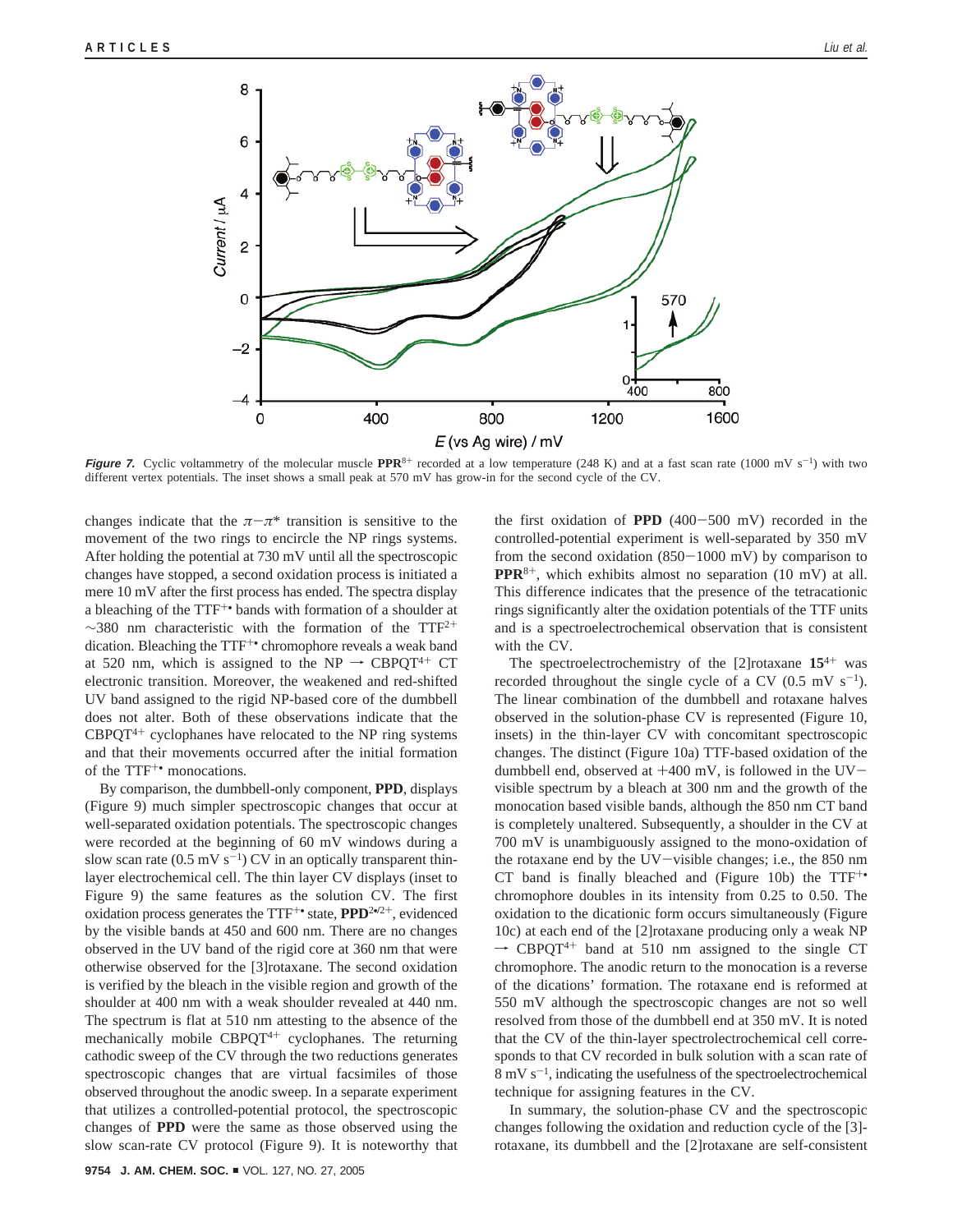

**Figure 8.** UV-visible spectroelectrochemistry of **PPR**<sup>8</sup><sup>+</sup> (∼0.3 <sup>×</sup> <sup>10</sup>-<sup>3</sup> mol  $L^{-1}$ , MeCN, 0.1 mol  $L^{-1}$  TBAPF<sub>6</sub>) recorded over a range of potentials in order to resolve (a) the formation of the TTF-based monocationic and switched form  $(650-730 \text{ mV})$  and then (b) the formation of the corresponding dicationic forms (>730 mV). The chromophoric components responsible for each absorption are marked.

and attest to the movement of the cyclophane(s) following oxidation of the TTF unit(s). For  $PPR^{8+}$ , the spectroelectrochemistry confirms the movement of the cyclophanes after the first oxidation, and for  $15^{4+}$ , the assignment of each of the oxidation redox processes were unambiguously distinguished. In addition, the mechanism of mechanical switching of the molecular muscle can be changed (Scheme 4) from concerted at ambient temperatures to one that operates in a stepwise manner at cryogenic temperatures.

**Mechanical Actuation of Cantilever Arrays Using Molecular Muscles.** The reversible chemical switching of **PPR**<sup>8</sup><sup>+</sup> in solution provided a basis for the design (Figure 11a) of a  $chemomechanical actuator<sup>7</sup> utilizing the linear molecular muscle$ **TPR**<sup>8</sup><sup>+</sup> self-assembled by Au-S bonds onto cantilever beams. The oxidation-induced contraction of the inter-ring distance generated a tensile stress that was transduced to the underlying substrate through the tethers. The resulting cumulative effect of a randomly oriented ensemble of 6 billion molecular muscles in a SAM on the cantilever beam, produced an upward mechanical bending of the beam. Subsequently, reductioninduced extension of the inter-ring distance in **TPR**<sup>8</sup><sup>+</sup> was observed to relieve the stress upon the beam, thus resulting in



**Figure 9.** UV-visible spectroelectrochemistry of the dumbbell **PPD** (∼1 × 10<sup>-3</sup> mol L<sup>-1</sup>, CH<sub>2</sub>Cl<sub>2</sub>, 0.1 mol L<sup>-1</sup> TBAPF<sub>6</sub>) recorded simultaneously with a CV (inset,  $0.2 \text{ mV s}^{-1}$ ) showing the corresponding growth and bleach of the related chromophores. The voltage ranges that account for the spectroscopic changes are marked on the CV in bold and correspond to the formation of TTF-based (a) monocations  $\mathbf{PPD}^{2\bullet/2+}$  and (b) dications  $\mathbf{PPD}^{4+}$ together with the reverse reformation of (c) the monocations and (d) neutral forms.

a downward motion and a return to the beam's original equilibrium position.

Briefly, a silicon cantilever array coated on its topside with a 20 nm thin layer of gold was coated<sup>2</sup> with the muscle molecules and placed in the transparent fluid cell of a Digital Instruments Scentris Research Tool modified for the deflection experiments. No attempt was made to align the molecules in the monolayer, thus determining that only the component of the contraction that is aligned with the long axis of the cantilever contributes effectively to the beam's bending. Aqueous Fe-  $(CIO<sub>4</sub>)<sub>3</sub>$  (oxidant) and ascorbic acid (reductant) solutions were sequentially and alternatively introduced into the fluid cell under constant flow  $(250-300 \,\mu L/min)$ . The deflection of the beams versus time (Figure 11) indicate that synchronous with addition of the oxidant solution (1.0 mM), all four cantilever beams (Figure 10b, only one beam deflection is shown) bend upward by ca. 35 nm to an apparent saturation point in 1 min. Introduction of the reductant solution (2.0 mM) caused the cantilever beams to bend back downward to their starting positions. In the original study, a number of the alternative factors that could lead to synchronous deflection were dis-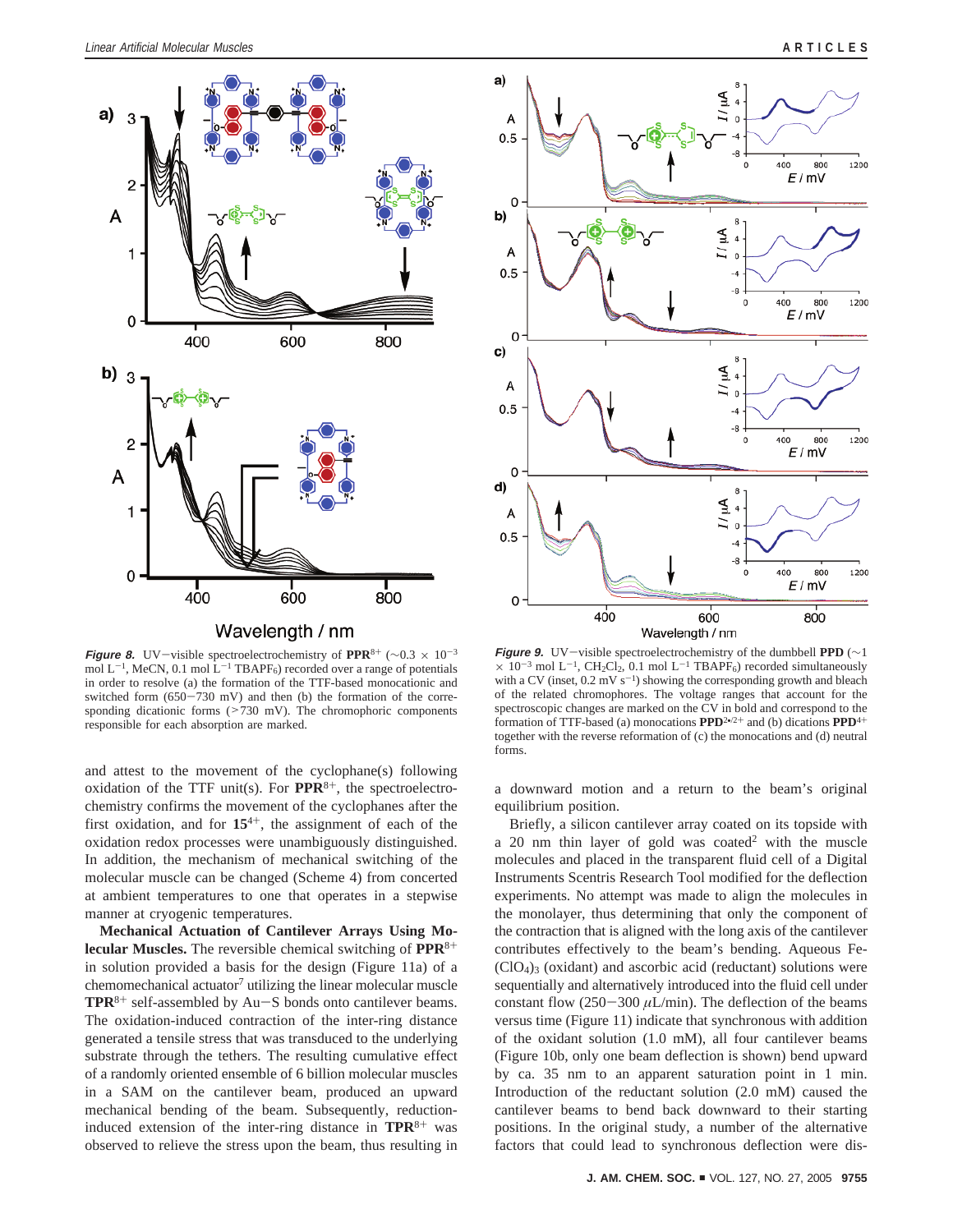

**Figure 10.** UV-visible spectroelectrochemistry of the [2]rotaxane  $15^{4+}$  ( $\sim 0.3 \times 10^{-3}$  mol L<sup>-1</sup>, MeCN, 0.1 mol L<sup>-1</sup> TBAPF<sub>6</sub>) recorded simultaneously with a CV (inset,  $0.2$  mV s<sup>-1</sup>) showing the corresponding growth and bleach of the related chromophores. The voltage ranges that account for the spectroscopic changes are marked on the CV in bold and correspond to the stepwise formation of the TTF-based (a) monocation of the dumbbell-like end **15**•/3<sup>+</sup> of the [2] rotaxane and the (b) monocationic and switched form of the rotaxane-like end  $15^{2n/2+}$  followed by formation of the (c) dicationic form at both ends  $15^{4+}$ .

counted.7 A control compound **TPD** bearing disulfide tethers at either end was tested under identical conditions (Figure 11c) and revealed that changes in the electrostatic charge, conformational rearrangements, and thermal effects do not bend the beams. pH Changes were found to contribute insignificantly using an experimental setup with the molecular muscle. Photothermal effects would be insignificant with such small laser beam diameters (∼3 *µ*m). In any event, these alternative factors would more likely bend the beam downward in marked contrast to what is observed.

The binary bending behavior was observed for 25 cycles with a noticeable decrease of the magnitude of the beam bending. This effect may be attributed to one or a combination of gradual chemical and/or physical passivation of the SAM including chemical degradation of the molecular muscle, movement of individual gold atoms, and/or the S-Au attachment sites by virtue of the dynamic self-assembly process.<sup>53</sup> Nevertheless, the movement of the cantilever beams is directly correlated with the cycling of the oxidant and reductant solutions. While it may be possible for any number of the heretofore unobserved (yet reversible) molecular conformational rearrangements to take place within the molecules or within the monolayer's structure, the simplest explanation lies with the collective effect of molecular-scale contraction and extension of the inter-ring distance in the [3]rotaxanes. This result suggests that the cumulative effect of individual molecular-scale motions within disulfidetethered [3]rotaxane molecules, even when randomly aligned, can be harnessed to perform larger-scale mechanical work.

To gain a more quantitative understanding of the chemomechanical transduction and amplification process, the beams' deflection was analyzed based on the molecular force generated from the contraction of the molecular muscle. The mean molecular force of each individual TTF2+/CBPQT4<sup>+</sup> interaction can be calculated based on Coulomb's law

$$
F = q_1 q_2 / 4\pi \epsilon_0 \epsilon r^2 \tag{1}
$$

<sup>(53)</sup> Ulman, A. *An Introduction to Ultrathin Organic Films From Langmuir*-*Blodgett to Self-Assembly*; Academic Press: San Diego, 1991.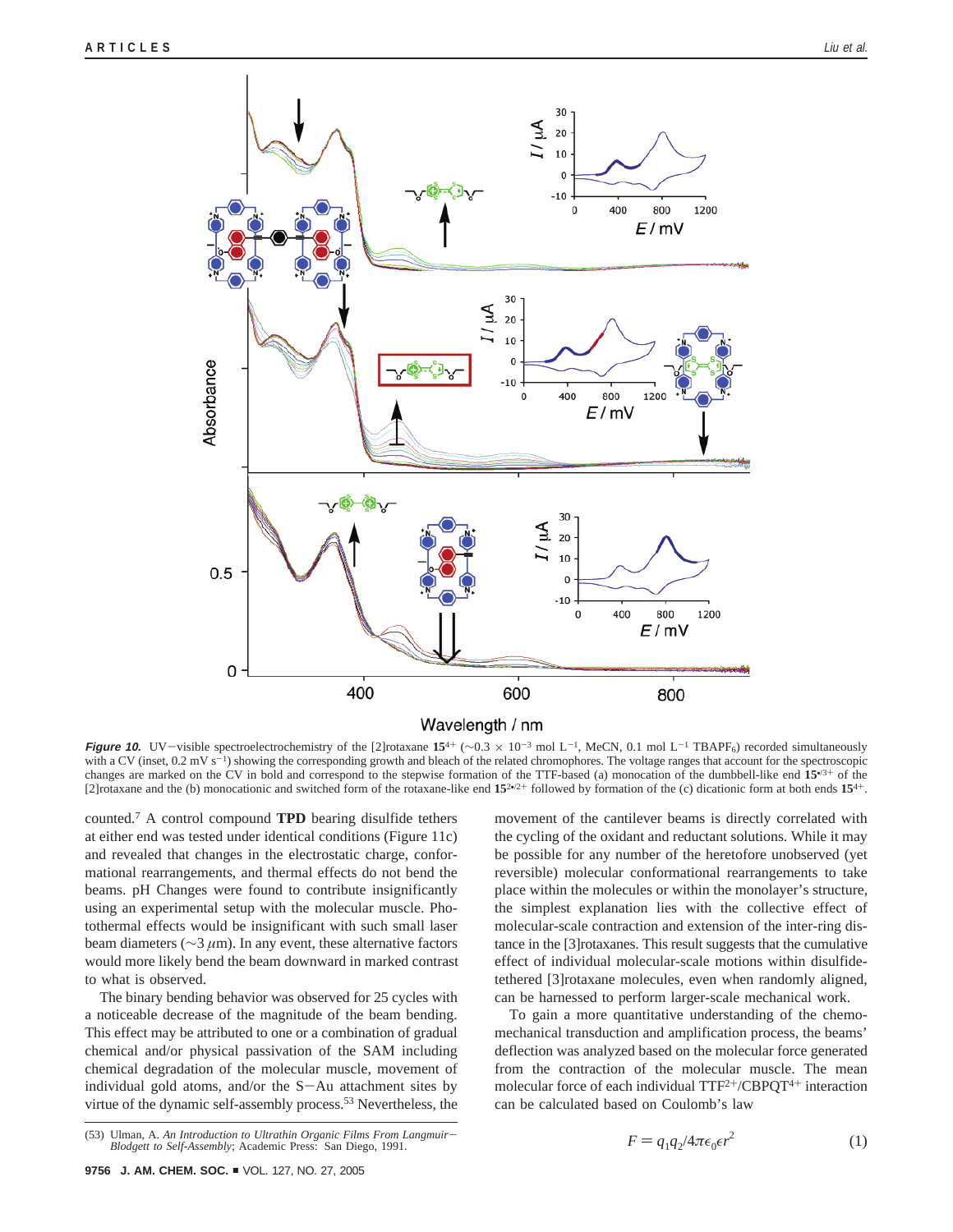**Scheme 4.** Electrochemically-Stimulated Switching Cycle from Extended to Contracted Forms of **PPR**<sup>8</sup><sup>+</sup> under Normal Conditions as Well as at Slow and Fast Switching Speeds (superscripts on the square brackets relate to intermediates (I) and metastable states (MS))



where  $F$  is the instantaneous electrostatic force that exists between two charges,  $q_1$  (+2) and  $q_2$  (+4), that are a distance *r* apart from each other within a surrounding medium of dielectric  $\epsilon$  (80, H<sub>2</sub>O) and where  $\epsilon_0$  is the permittivity of free space. One-half of the rotaxane system was modeled by placing (Figure 12a) four positive charges distributed evenly on a ring with two positive charges located at the ring's center. The total force and its *x*-component  $(F_x)$  aligned along the dumbbell was calculated as a function of the distance along the dumbbell.

$$
F_x = F \times x/r \tag{2}
$$

where

$$
r^2 = x^2 \times R^2 \tag{3}
$$

in which  $x$  is the distance along the dumbbell and  $R$  is the radius of the tetracationic ring. The rotaxane in an idealized linear conformation of the dumbbell can be considered as an upper limit for the force that can be produced in a single molecular muscle. The maximum mean force  $F<sub>m</sub>$  was determined by integrating the area under the force curve  $(F_x)$  from 0 to 1.4 nm and then dividing this value by the distance that the ring moves, 1.4 nm. As a means to consider how the force would change if the dumbbell component of the molecular muscle begins in a folded state on account of side-on interactions with the NP stations and favorable H-bonding with the intervening diethylene glycol spacer, a second minimum-force scenario was evaluated (Figure 12). In this case, the oxidized, surface-bound compound  $TPR^{12+}$  is expected to be linear to reduce any Coulombic repulsion. This transformation is akin to the net movement of the ring from its origin toward the NP site by 0.6 nm (equivalent to twice the  $\pi-\pi$  stacking distance) coupled with a movement of the  $TTF^{2+}$  unit 0.8 nm away from the origin. Consequently, the final linear conformational arrangement of the molecular muscle is used to approximate the minimum mean force by integrating the area under the curve from 1.4 to 0.8 nm. Finally, the dielectric constant for the aqueous solution is assumed to remain unaffected<sup>54</sup> on the addition of  $1-2$  mM of the redox reagent and thus equivalent

to water ( $\epsilon = 80$ ). Any specific ion pairing is assumed to be negligible, given the aqueous solubilities of the  $ClO<sub>4</sub>$  counterions that will be present in exchange<sup>10e</sup> for the  $PF_6^-$  anions. On balance, while the tetracationic rings come within 1.4 nm



**Figure 11.** (a) Schematic diagram of the proposed mechanism of the device's operation. Experimental data showing (b) 25 cycles of the upward and downward bending of one cantilever beam coated with **TPR**<sup>8</sup><sup>+</sup> and (c) the limited deflection of the cantilever array coated with the control dumbbell compound **TPD** under alternative oxidation and reduction conditions. The red and green arrows indicate the time when oxidant or reductant solution is injected into the fluidic cell. A negative deflection corresponds to an upward bending of the cantilever beams.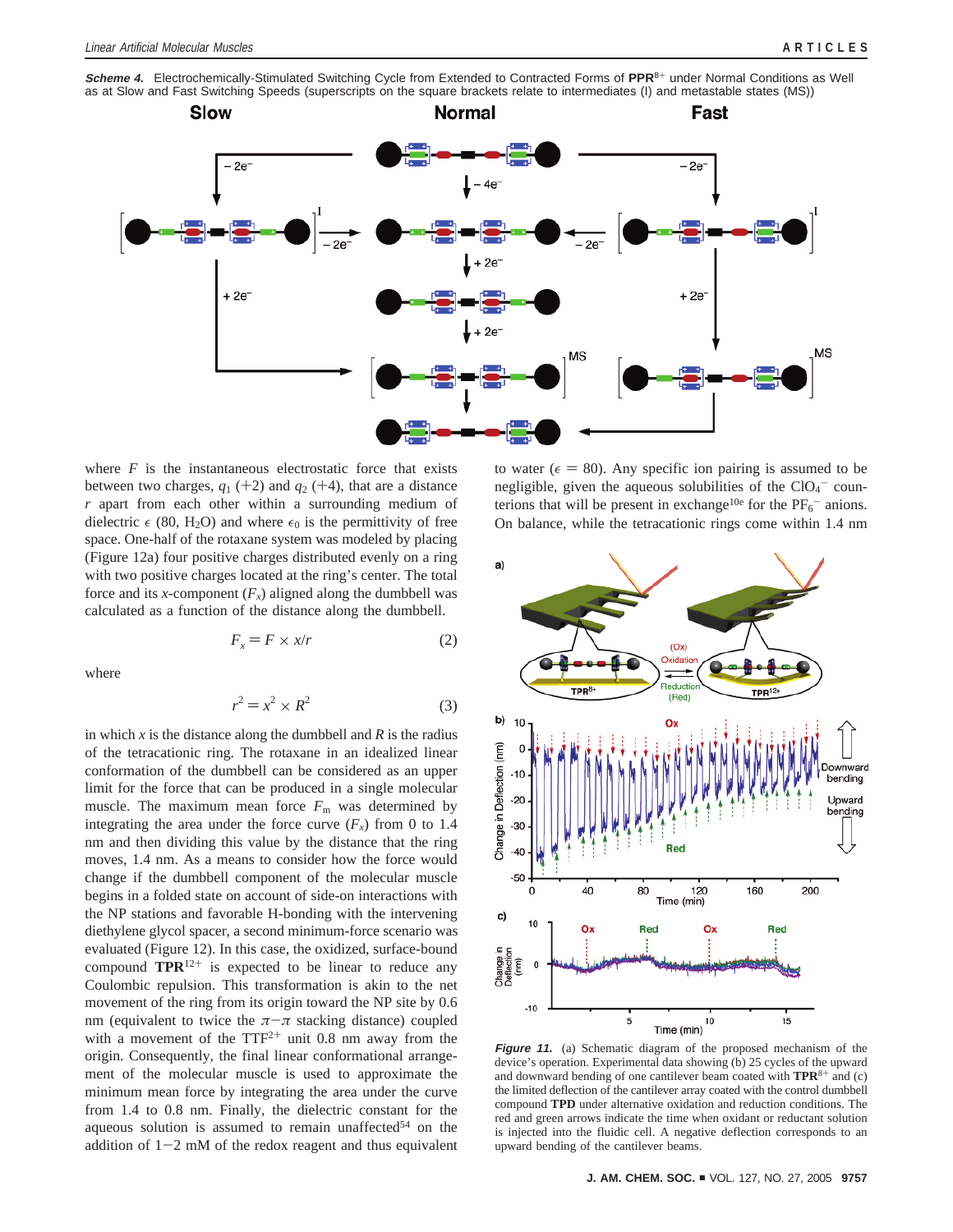

**Figure 12.** The electrostatic force produced from one end of the rotaxane can be estimated on the basis of (a) a simple model describing the geometry and charges present from which can be derived and (b) a graph that describes how the total and x-component force changes depending on the distance between the tetracationic ring  $(4+)$  and the origin of the  $TTF^{2+}$  charges. (c) The maximum and minimum force can be estimated from the two reasonable extremes of the surface-bound molecular muscle's conformation. In the maximum, the rings move the largest distance, whereas for the minimum-force case, the rings close up only a little while the dumbbell becomes elongated.

of each other, the  ${}^{1}$ H NMR spectroscopic study (Figure 4, 233) K) reveals that they have  $> 95\%$  occupancy on the NP sites.

These two scenarios for the mean molecular force determine the maximum and minimum values of 21 and 14 pN from which it is possible to calculate theoretically how much the cantilever beam of the dimension  $(500 \times 100 \times 1 \mu m)$  and spring constant  $(0.02 \text{ N m}^{-1})$  should bend when it is covered completely by 6 billion molecular muscles that are randomly aligned yet all switching simultaneously. A mechanical analysis, akin to the analysis of stresses and strains in plate tectonics,<sup>55</sup> reveals<sup>7</sup> that the collective effect of the generated molecular forces can generate a bending moment, which will result in an out-of-plane beam displacement with a maximum and minimum magnitude

of 50 and 34 nm, respectively, which is in good agreement with the experimental result (35 nm).

Alternatively, from the force constant of the cantilever and the measured deflection, the force per molecule can be estimated (Supporting Information), based on simple geometrical assumptions and continuum calculations related to Hooke's law. Given a deflection of 35 nm, the force per molecule is 10.2 pN. This value is in the order of magnitude of the force calculated as a result of electrostatic interactions within each molecular muscle, although smaller in magnitude. This observation is reasonable since, in this analysis, the tension is assumed to be uniformly distributed on the top surface of the cantilever. This assumption is not strictly true since tension only occurs between the anchors of the two rings, so that the forces required of each surfacebound [3]rotaxane is greater than what has been calculated. These calculations reveal that the top surface of the beam shortens by 0.14 nm corresponding to an average compression of 0.001 pm per molecule between the anchoring points of the rings.

Given that the time required for the beams to bend is attributed to mixing within the solution, it is difficult to analyze the mechanistic details of the molecular muscle's contraction and extension. Nevertheless, one could consider a number of possible scenarios. Primarily, the rings move in order to minimize Coulombic forces (push). They are believed to move toward the NP donor stations because (1) they can bind with the NP stations (pull), a situation that will additionally (2) mediate the four positive charges on each ring on account of favorable charge-transfer mixing. This inter-ring contraction is counterbalanced by the cantilever's spring constant and thus the movements of the individual rings in molecular muscles may well occur in an stepwise fashion, one ring first and then the other, in a thermally activated process until each molecular movement is complete. Beyond such considerations about the mechanism of the chemomechanical transduction, it remains unambiguous that the surface-bound mechanically mobile rings are essential for the beam's bending.

## **Conclusions**

Artificial molecular motors, based on a palindromic [3] rotaxane constitution, have been constructed and shown subsequently to display a unique biomimicry of natural muscles. <sup>1</sup>H NMR spectroscopic and UV-visible spectroelectrochemical experiments show clearly that the voltage-addressable oxidation/ reduction cycle of the TTF unit can control precisely the locations of the two ring components of a palindromic [3] rotaxane along its dumbbell-shaped component. At normal electrochemical stimulation speeds, the extended inter-ring state becomes contracted when each TTF unit is dicationic. At slower stimulation speeds, the monocationic forms can be identified. At low temperatures and faster speeds, the two rings move stepwise from their respective ends of the rotaxane and the metastable state relaxes much faster than  $10 s^{-1}$  at 248 K. The ring movements under redox conditions provide an optimal change of 2.8 nm in terms of the inter-ring distance, representing a strain of 67% with respect to the original inter-ring distance. The ability to control the movement of the rings between the two switched states in response to external stimuli makes this molecule an excellent candidate for constructing a molecular device. Disulfide tethers attached to the rings enable the

<sup>(54)</sup> Hubbard, J. B.; Onsager, L.; Vanbeek, W. M.; Mandel, M. *Proc. Natl. Acad. Sci. U.S.A.* **<sup>1977</sup>**, *<sup>74</sup>*, 401-404.

<sup>(55)</sup> Turcotte, D. L.; Schubert, G. *Geodynamics*; Cambridge University Press: Cambridge, 2002.